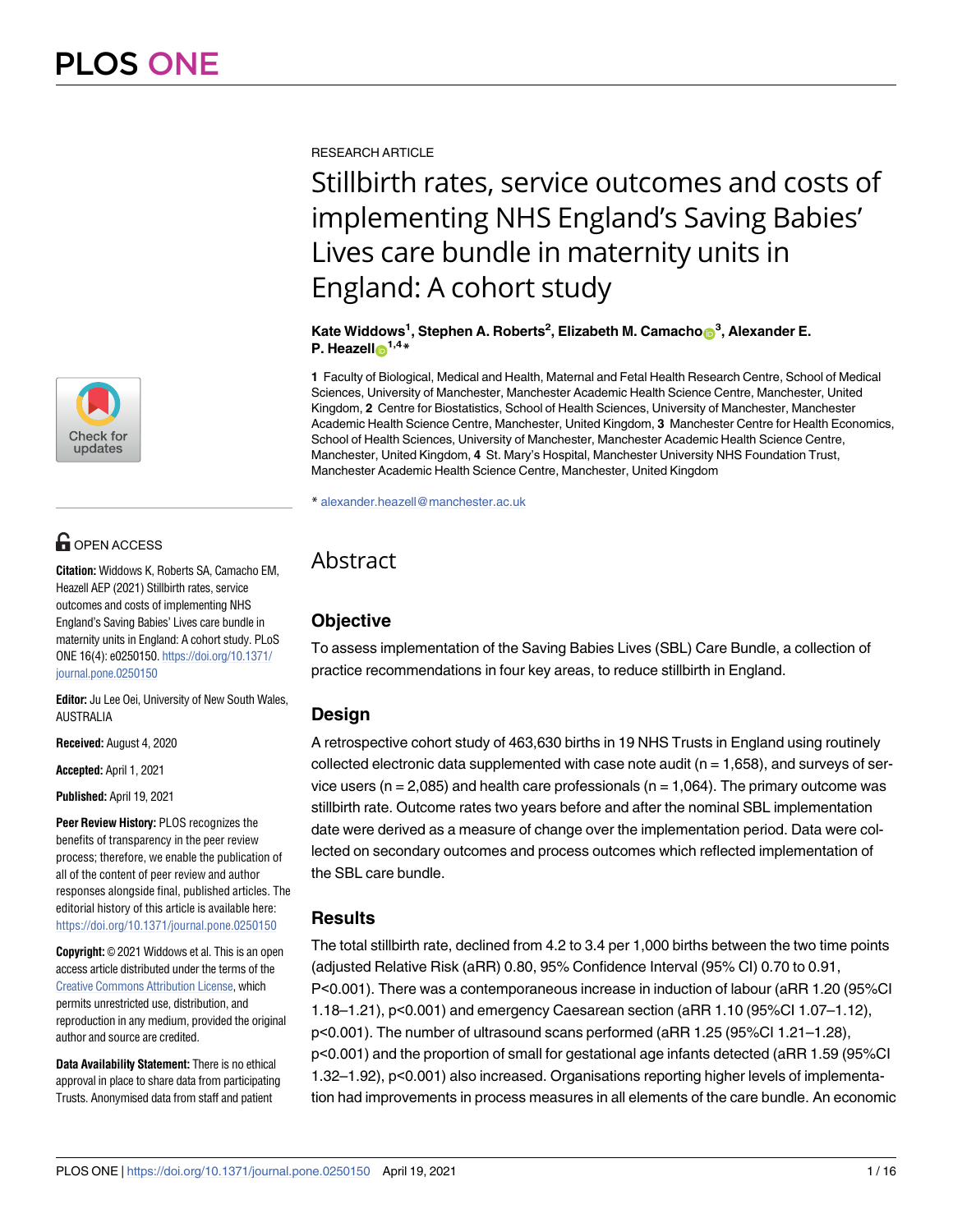<span id="page-1-0"></span>questionnaires can be made available subject to appropriate confidentiality agreements between participating organisations. Investigators wishing to obtain data should initially contact the Edgbaston Research Ethics Committee [\(edgbaston.rec@hra.nhs.uk](mailto:edgbaston.rec@hra.nhs.uk)).

**Funding:** AH, EC and SR recieved funding for this work from NHS England. NHS England approved the research protocol but had no role in study design, data collection and analysis, decision to publish, or preparation of the manuscript.

**Competing interests:** The authors have declared that no competing interests exist.

analysis estimated the cost of implementing the care bundle at  $\sim$ £140 per birth. However, neither the costs nor changes in outcomes could be definitively attributed to implementation of the SBL care bundle.

### **Conclusions**

Implementation of the SBL care bundle increased over time in the majority of sites. Implementation was associated with improvements in process outcomes. The reduction in stillbirth rates in participating sites exceeded that reported nationally in the same timeframe. The intervention should be refined to identify women who are most likely to benefit and minimise unwarranted intervention.

## **Trial registration**

The study was registered on [\(NCT03231007](https://clinicaltrials.gov/ct2/show/NCT03231007)); [www.clinicaltrials.gov.](http://www.clinicaltrials.gov/)

## **Introduction**

Stillbirth, defined in the UK as the death of a baby before birth after 24 weeks' gestation [\[1](#page-14-0)], has been challenging to reduce, with an annual rate of reduction in the UK of 1.4% between 2000 and 2015, placing the UK in the lowest third of high-income countries (HICs) [[2](#page-14-0)]. Analysis of stillbirth rates within the UK demonstrates significant variation between regions, with the highest stillbirth rates seen in some areas of London, Midlands and the North of England  $[3,4]$  $[3,4]$ . The variation between countries and within the UK suggests that improvement in the stillbirth rate is possible [[2](#page-14-0)]. Given the significant psychological, social and economic impact of stillbirth on mothers and their families [\[5](#page-14-0)], further reduction in stillbirth rate in the UK is needed.

Evidence suggests that a significant proportion of these deaths are preventable; Confidential Enquiries into normally formed antepartum stillbirths identified deficiencies in care that contributed to this outcome in 60% of cases, rising to 80% in intrapartum-related deaths  $[6,7]$  $[6,7]$ . Risk factors for stillbirth in HICs include: fetal growth restriction, maternal medical co-morbidities (e.g. diabetes, hypertension), cigarette smoking and maternal perception of reduced fetal movements  $[8]$  $[8]$ . Deficiencies in the identification and management of these risk factors has been reported in analyses of stillbirths dating back to 1998 [[9](#page-14-0)]. This information provides a starting point for initiatives to reduce stillbirth in the UK.

To address stillbirth rates in the UK, the Department of Health announced a new ambition to halve the rate of stillbirths by 2030, with a 20% reduction by 2020. In response, NHS England introduced the Saving Babies Lives (SBL) care bundle in 2015 which sought to implement recommendations from established national guidance to address specific risk factors for stillbirth, including i) smoking cessation, ii) fetal growth restriction, iii) reduced fetal movements (RFM) and iv) intrapartum hypoxia [[10](#page-14-0)]. The SBL care bundle consisted of 16 recommendations in four areas of practice: Element 1: Reducing smoking in pregnancy (4 components), Element 2: Risk assessment and surveillance for fetal growth restriction (5 components), Element 3: Raising awareness of reduced fetal movements (2 components) and Element 4: Promoting effective fetal monitoring in labour (5 components). In 2016, NHS England commissioned a retrospective evaluation of the implementation of the SBL care bundle, involving extensive consultation with key stakeholders and participating Trusts a protocol was agreed and published  $[11]$  $[11]$  $[11]$ . Here we report the primary and secondary outcomes of the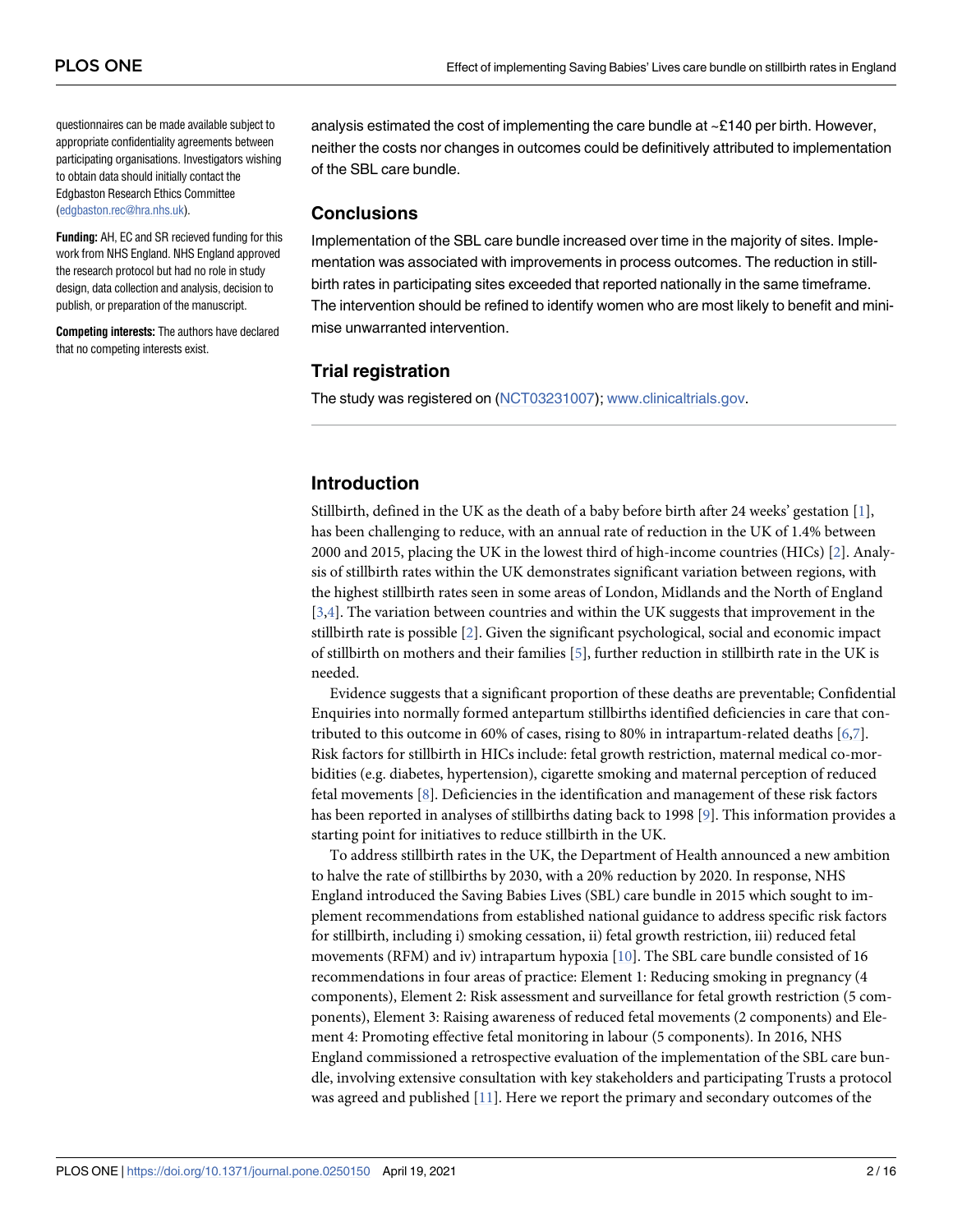<span id="page-2-0"></span>evaluation, exploratory outcomes where these aid interpretation, and the results of the economic analysis.

## **Methods**

#### **Design and study population**

We conducted a pragmatic analysis before and after the introduction of the SBL care bundle (the exposure of interest) using longitudinal data collected retrospectively in 19 NHS Trusts in England across 9 clinical networks. These trusts were purposively selected from a larger cohort of maternity units that had participated in the 2015 NHS Tracker Survey to provide a geographically distributed sample throughout England and a range of birth rates and levels of neonatal care and to reflect a range of levels of implementation at the time of selection. Units from London were not included as they were participating in a stepped-wedge cluster trial of implementation of the Growth Assessment Protocol [\[12\]](#page-14-0). These trusts were deemed early adopters as they were pilot sites for implementing SBL in 2015 ahead of the national launch in March 2016. For the purposes of this analysis April 2015 was defined as the start of implementation in these 19 Trusts and outcomes were assessed at the nominal dates of April 2013 ("before") and April 2017 ("after") respectively, providing a minimum of two years of data before and after implementation of the SBL care bundle.

Retrospective data collection for the period April 2013 to October 2017 was carried out between September 2017 and January 2018. Recruitment (for surveys) took place between August and December 2017, following approval by the Health Research Authority in June 2017 (Reference 17/WM/0197). The study was registered on [www.clinicaltrials.gov](http://www.clinicaltrials.gov/) (NCT03231007) in July 2017 before commencement of data collection, and the evaluation pro-tocol was published before commencing data analysis [\[11\]](#page-14-0). Analysis was performed on anonymized data. The study was reported according to STROBE guidelines [\[13\]](#page-14-0).

## **Variables and data sources**

Definitions of data collection methods and outcomes are described in detail in the protocol [\[11\]](#page-14-0). In brief, outcome data was collected from routine electronic clinical data held in Trust data repositories where this was available, the data being provided or converted to monthly aggregate totals (e.g. number of births per month). Anonymised postcode data were used to derive the index of multiple deprivation (IMD) and a mean decile computed for each Trust; where this was not provided an estimate was derived as the mean IMD of a surrounding area based on population size and birth numbers.

This was supplemented by clinical audits (20 sequential women per time point and Trust) of growth and birth monitoring practice in unselected women (pre and post implementation), small for gestational age births (pre and post implementation) and women attending hospital with RFM (post-implementation only). Additionally, in the post intervention period women were asked to complete a survey postpartum prior to discharge (informed consent) which included questions on smoking behaviour and interventions received along with experiences of RFM [\(S1 File\)](#page-13-0). All health professionals involved in delivering maternity care were invited to participate in an online or paper survey regarding their views and experiences of the SBL care bundle [\(S2 File\)](#page-13-0) if they had been employed in their current Trust prior to the launch of the care bundle initiative in April 2015. Data on the degree of implementation of the SBL care bundle was self-reported by Trusts and implementation scores were derived by applying a score to a Likert scale whether each intervention in each element was implemented: a) all of the time (score 3), b) most of the time (score 2), c) half of the time (score 1), d) not much of the time (score 0), e) never (score 0), or f) not relevant (score 0). These were totalled to give an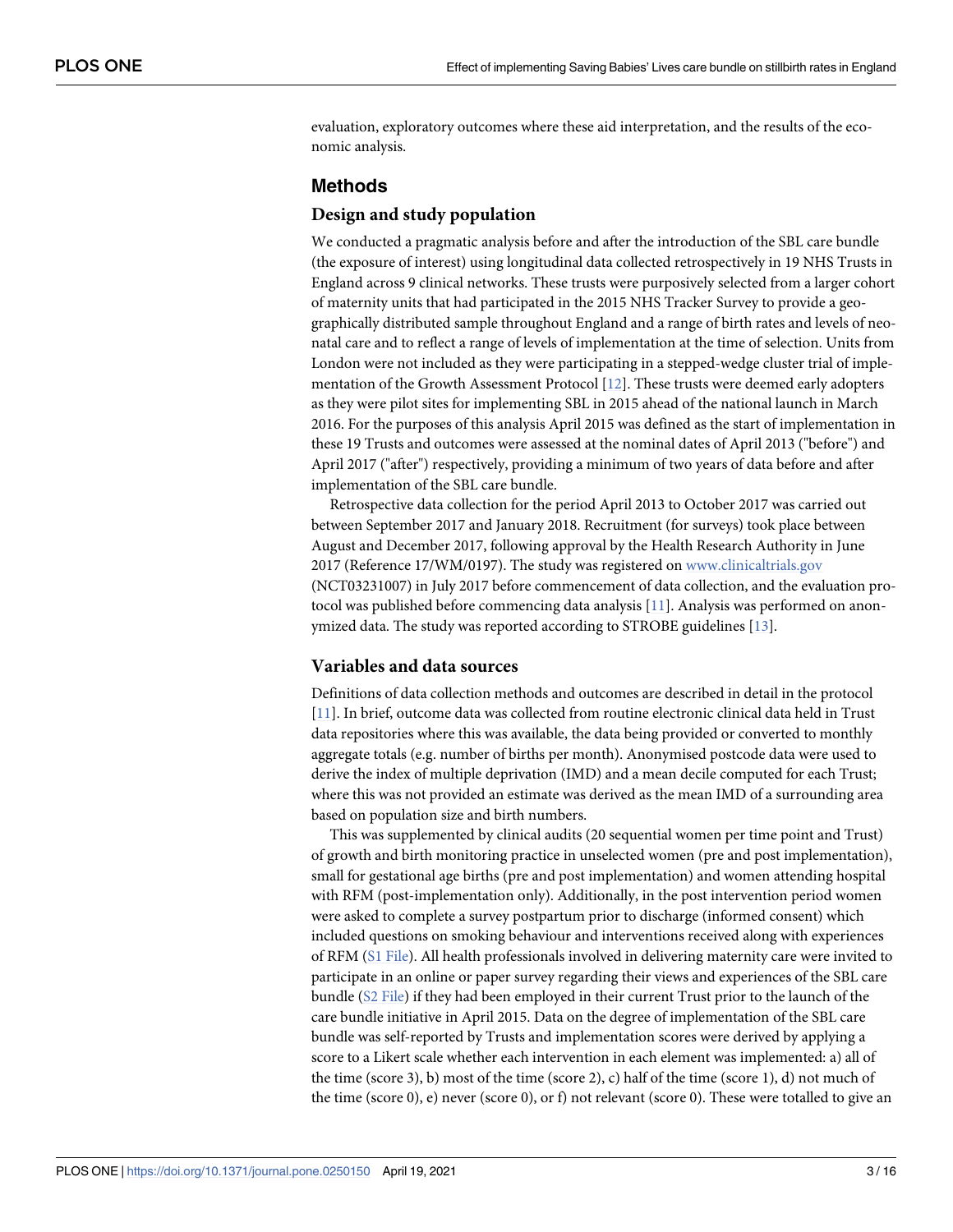<span id="page-3-0"></span>implementation score for each element. As there were different numbers of interventions within individual elements, the overall implementation score for each Trust was calculated as the mean of the implementation scores for the four elements, each expressed as a percentage of the maximum score.

#### **Statistical analysis**

Electronic data on stillbirths other clinical outcomes and smoking rates was provided as, or converted to, monthly counts of outcomes and appropriate denominators. Outcomes were fitted using quasi-binomial models to allow for the possibility of overdispersion, except for scan rates, which were fitted using quasi-Poisson models. Generalised linear models with logarithmic link functions were used to estimate a linear trend over time. Trust was included as a covariate thus time trends are estimated on a within-Trust basis. From this model we derived estimates of the outcome rates at dates 2 years either side of the nominal SBL start date of April 2015 and estimated the risk- (or rate) ratio between these two time points as a measure of the change over the implementation period. Models additionally containing a step change at the nominal or reported implementation dates were also considered, but proved to be uninformative as step-changes could not be detected and therefore are not presented.

In order to investigate the relationship with reported implementation status, generalised linear mixed models were fitted with Trust as a random intercept and assessment-date implementation level, Care Level (Tertiary v Secondary), IMD (mean decile) and month as fixed effects. A risk-ratio between no and full implementation is reported.

Audit data and women's questionnaire data were available for one or two time points and the outcomes are presented as proportions of women audited with exact Binomial 95% CI. Where there were data from 2 time points (pre and post implementation), risk ratios between the two time points were derived using binomial regression models with logarithmic link functions. Data analyses were conducted using R ([www.R-project.org\)](http://www.r-project.org/) [[14](#page-14-0)].

The sample sizes for the various datasets were largely determined pragmatically by the constraints of time and the need to have a reasonable pre and post launch period to assess trends, with an inevitably staggered true implementation. Based on a prevalence of 4.7 normally formed singleton stillbirths per 1,000 total births in 2014 [[4](#page-14-0)], the potential annual number of stillbirths detected was estimated as 470 per 100,000 total births across all study sites. Conservatively, a two year pre versus one year post-comparison was estimated to have 80% power to detect a drop in the primary stillbirth rate from 4.7 to 3.9/1000 –a 17% reduction  $[11]$ .

#### **Economic analysis**

An economic analysis was carried out using the data generated from the comparisons outlined above alongside additional data reported by the Trusts on the resources they used to implement the SBL care bundle and the level of implementation they reported. These data were also used to estimate what annual costs and stillbirths avoided for the whole of England would be in the scenario that all Trusts implemented all elements of SBL care bundle.

The implementation cost consists of two parts: the direct cost of putting in place each element and the cost of the secondary effects (mode of delivery, induction of labour, ultrasound scans). The direct cost of implementing each element was estimated but it is not possible to determine which element the secondary effects relate to so they have been calculated for the SBL care bundle overall. No additional funding was provided to Trusts to implement the SBL therefore the direct implementation costs should be interpreted as the 'value' of the SBL rather than additional funding required.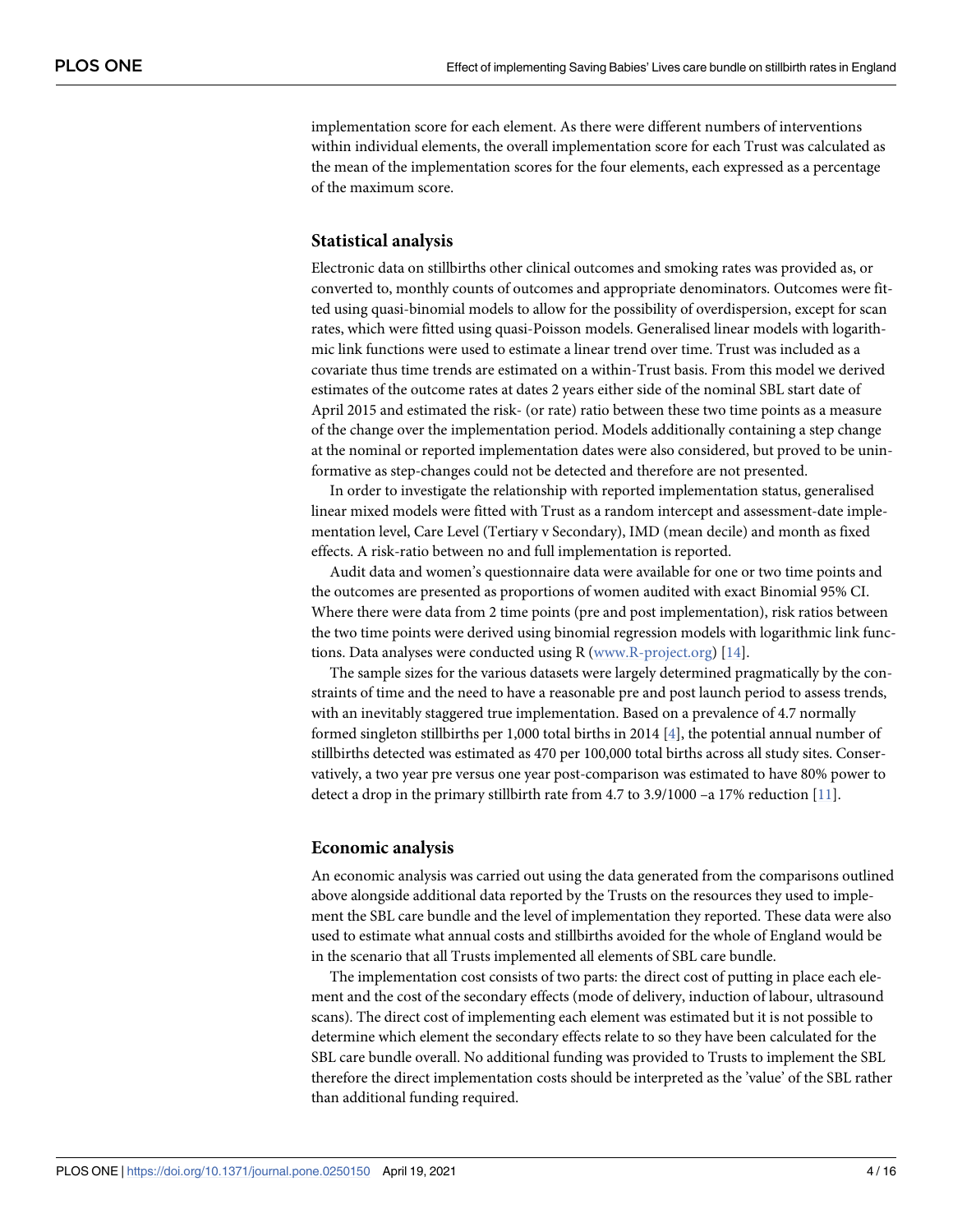<span id="page-4-0"></span>Unit costs were derived from published sources  $[15,16]$ , NHS partners  $[17]$ , and through email communication with training/software providers. The fees for externally-provided training courses were included in the implementation cost. In-house training was assumed to form part of routine, ongoing continuing professional development (CPD), and so the cost of staff time to complete training was not included in the primary analysis, but was explored in a sensitivity analysis.

The total annual birth rate for England was identified from national published data [[18](#page-14-0)]. The time-series-adjusted stillbirth rates from before and after the implementation date were applied to this number to estimate the difference in the number of stillbirths before and after implementation of the SBL care bundle i.e. the number of stillbirths potentially avoided.

It was necessary to make a number of assumptions in order to estimate the resources and costs associated with the care bundle. As such the costs and outcomes reported should be interpreted as 'best estimates'. The impact of varying some of the assumptions on costs and outcomes were explored in a series of one-way sensitivity analyses.

## **Results**

The characteristics of the participating Trusts are described in Table 1. The annual birth rate ranged from 2,900 to 8,894. Thirteen out of the 19 Trusts (68%) were secondary care providers with the remainder being tertiary maternity units. The majority  $(n = 17)$  of Trusts provided care for women residing in areas between the  $2<sup>nd</sup>$  and  $6<sup>th</sup>$  deciles of deprivation. Implementation rates of the SBL care bundle ranged from 0 to 100%, with a mean value of 74%. Response rate on the patient questionnaire was between 9% and 60% of all births.

| Trust        | <b>Care Level</b> | Births per year | <b>IMD</b> decile | <b>Implementation Score (%)</b> | <b>Patient Response Rate</b> |
|--------------|-------------------|-----------------|-------------------|---------------------------------|------------------------------|
| A            | Level 2           | 6309            | $3[2-5]$          | 100                             | 39/424 (9%)                  |
| B            | Level 2           | 4859            | $6[4-9]$          | 98                              | 34/241 (14%)                 |
| $\mathsf{C}$ | Level 2           | 3970            | $6[4-8]$          | 95                              | 99/215 (46%)                 |
| $\mathbf{D}$ | Level 2           | 2900            | $3[2-6]$          | 93                              | 102/297 (34%)                |
| E            | Level 2           | 3300            | $6[3-7]^*$        | 78                              | 109/1193 (9%)                |
| F            | Level 3           | 5833            | $6[4-7]$          | 90                              | 103/357 (29%)                |
| G            | Level 2           | 3808            | $2[1-5]$          | 90                              | 105/407 (26%)                |
| H            | Level 3           | 8550            | $2[1-5]$          | 90                              | 74/675 (11%)                 |
|              | Level 2           | 4533            | $7[5-9]$ *        | 80                              | 135/245 (55%)                |
|              | Level 2           | 3263            | $5[4-7]$          | 80                              | 105/193 (54%)                |
| K            | Level 2           | 1816            | $3[2-6]$          | $\boldsymbol{0}$                | 120/290 (41%)                |
| L            | Level 2           | 2962            | $6[2-9]$          | 79                              | 161/429 (38%)                |
| M            | Level 2           | 3436            | $4[2-6]$          | 75                              | 123/205 (60%)                |
| N            | Level 3           | 4207            | $5[3-7]$          | 74                              | 103/571 (18%)                |
| $\circ$      | Level 2           | 3205            | $5[2-7]$          | 70                              | 170/501 (34%)                |
| P            | Level 3           | 8166            | $8[6-9]$          | 56                              | 107/213 (50%)                |
| $\mathsf Q$  | Level 3           | 8265            | $2[1-5]$          | 61                              | 264/820 (32%)                |
| $\mathbb{R}$ | Level 3           | 8894            | $2[1-4]$          | 56                              | 105/887 (12%)                |
| S            | Level 2           | 5240            | $3[2-6]$          | 40                              | 113/457 (25%)                |

Care level (level 2 = secondary, level = 3 tertiary), number of births per year, median and IQR IMD decile [1 = most deprived, 10 = least deprived], SBL implementation at the nominal assessment date and response rate to the patient questionnaire. The overall patient response rate was: 2171/8620 (25%).

�Estimated from geography.

<https://doi.org/10.1371/journal.pone.0250150.t001>

**Table 1. Characteristics of participating trusts.**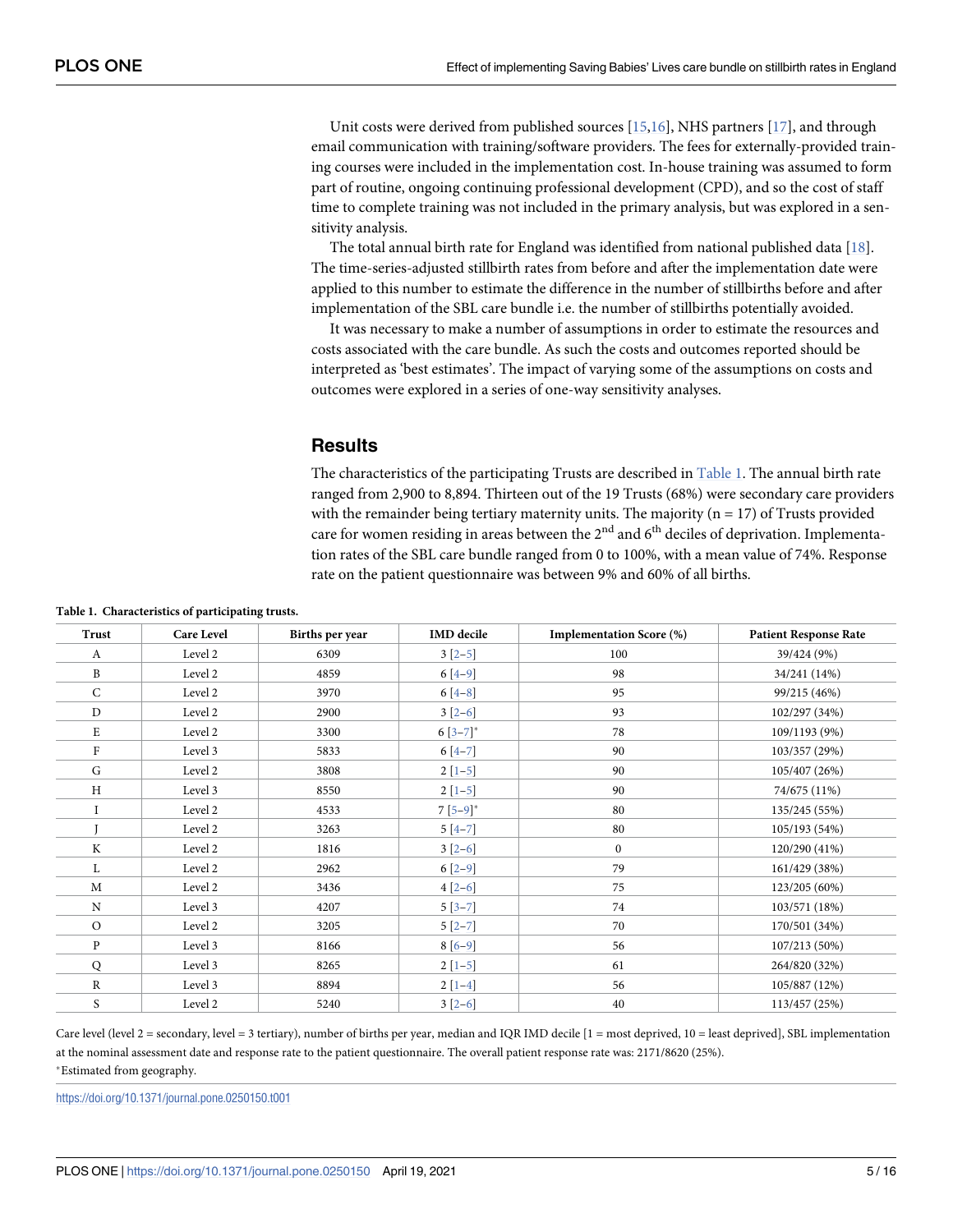|                                   |               |         |      |      | Post v Pre SBL         |              | Full v no<br>implementation* |      |
|-----------------------------------|---------------|---------|------|------|------------------------|--------------|------------------------------|------|
|                                   | <b>Trusts</b> | Women   | Pre  | Post | RR                     | $\mathbf{p}$ | $_{RR}$                      | P    |
| All Stillbirths                   | 19            | 463,630 | 4.2  | 3.4  | $0.80(0.70 -$<br>0.91) | < 0.001      | $1.04(0.73 - 1.48)$          | 0.84 |
| Term Singleton Stillbirths        | 17            | 387,474 | 1.6  | 1.3  | $0.78(0.63 -$<br>0.96) | 0.021        | $1.34(0.73 - 2.45)$          | 0.34 |
| Term Singleton SGA<br>Stillbirths | 17            | 387,474 | 0.6  | 0.4  | $0.69(0.47 -$<br>1.02) | 0.060        | $0.80(0.32 - 1.98)$          | 0.63 |
| Preterm births                    | 15            | 407,484 | 7.4  | 7.9  | $1.06(1.03 -$<br>1.10) | < 0.001      | $0.91(0.70-1.18)$            | 0.47 |
| Preterm Singleton births          | 16            | 425,433 | 6.3  | 6.6  | $1.05(1.02 -$<br>1.08) | 0.002        | $0.87(0.64 - 1.17)$          | 0.36 |
| NICU admissions                   | 11            | 282,854 | 3.5  | 4.1  | $1.19(1.11 -$<br>1.26) | < 0.001      | $0.86(0.061 -$<br>12.05)     | 0.91 |
| <b>Emergency CS</b>               | 15            | 386,817 | 13.7 | 15.0 | $1.10(1.07 -$<br>1.12) | < 0.001      | $1.02(0.84 - 1.24)$          | 0.85 |
| Elective CS                       | 17            | 452,944 | 9.9  | 11.8 | $1.19(1.16-$<br>1.23)  | < 0.001      | $1.01(0.73 - 1.38)$          | 0.97 |
| Induction of labour               | 18            | 473,889 | 26.3 | 31.4 | $1.20(1.18 -$<br>1.21) | < 0.001      | $0.92(0.73 - 1.14)$          | 0.44 |
| <b>Instrumental Births</b>        | 18            | 473,889 | 12.2 | 12.4 | $1.01(0.99 -$<br>1.04) | 0.25         | $0.83(0.64 - 1.08)$          | 0.17 |
| Spontaneous Births                | 18            | 473,889 | 63.4 | 60.4 | $0.95(0.95 -$<br>0.96) | < 0.001      | $1.00(0.88 - 1.15)$          | 0.94 |
| US scans per pregnancy            | 8             | 262,386 | 3.5  | 4.3  | $1.25(1.21 -$<br>1.28) | < 0.001      | $1.42(0.94 - 2.17)$          | 0.12 |

#### <span id="page-5-0"></span>**Table 2. Clinical and service outcomes.**

Columns show the number of Trusts and women providing data, the fitted pre and post implementation rates ( $\pm 2y$ from the SBL launch date), the post v pre risk ratio (with 95%CI and significance level) and the risk ratio associated with 100% overall SBL care bundle implementation.

� Adjusted for care level, IMD and calendar month.

<https://doi.org/10.1371/journal.pone.0250150.t002>

Trusts reported that the SBL care bundle was implemented in a phased and gradual manner, with most Trusts implementing some SBL care bundle elements prior to the SBL launch and 12/19 achieving *>*75% implementation by the end of the study period. [Table 1](#page-4-0) shows the implementation scores at the assessment date (April 2017) for each Trust with fuller details of the individual elements and time points available in  $S1$  Fig. Many Trusts were unable to give precise dates for the implementation of individual elements of the SBL care bundle. Implementation rates varied between elements with only one Trust stating 100% for all four elements; intrapartum fetal monitoring was the most completely implemented element of the care bundle and screening for SGA infants the least.

#### **Stillbirth rates**

Stillbirth rates declined from 4.2 to 3.4 per 1,000 births over the 4 year period, which was statistically significant (P*<*0.001), RR of 0.80 (Table 2). [Fig 1](#page-6-0) shows a steady decline in the rate over time, and we were unable to demonstrate any step changes associated with implementation of the SBL care bundle. Term singleton and stillbirths associated with SGA showed similar decline (Table 2). Pre-term stillbirth showed a slightly smaller decreased from 2.3 per 1,000 births to 1.9 per 1,000 births (Relative Risk 0.82,  $p = 0.014$ ). We were unable to demonstrate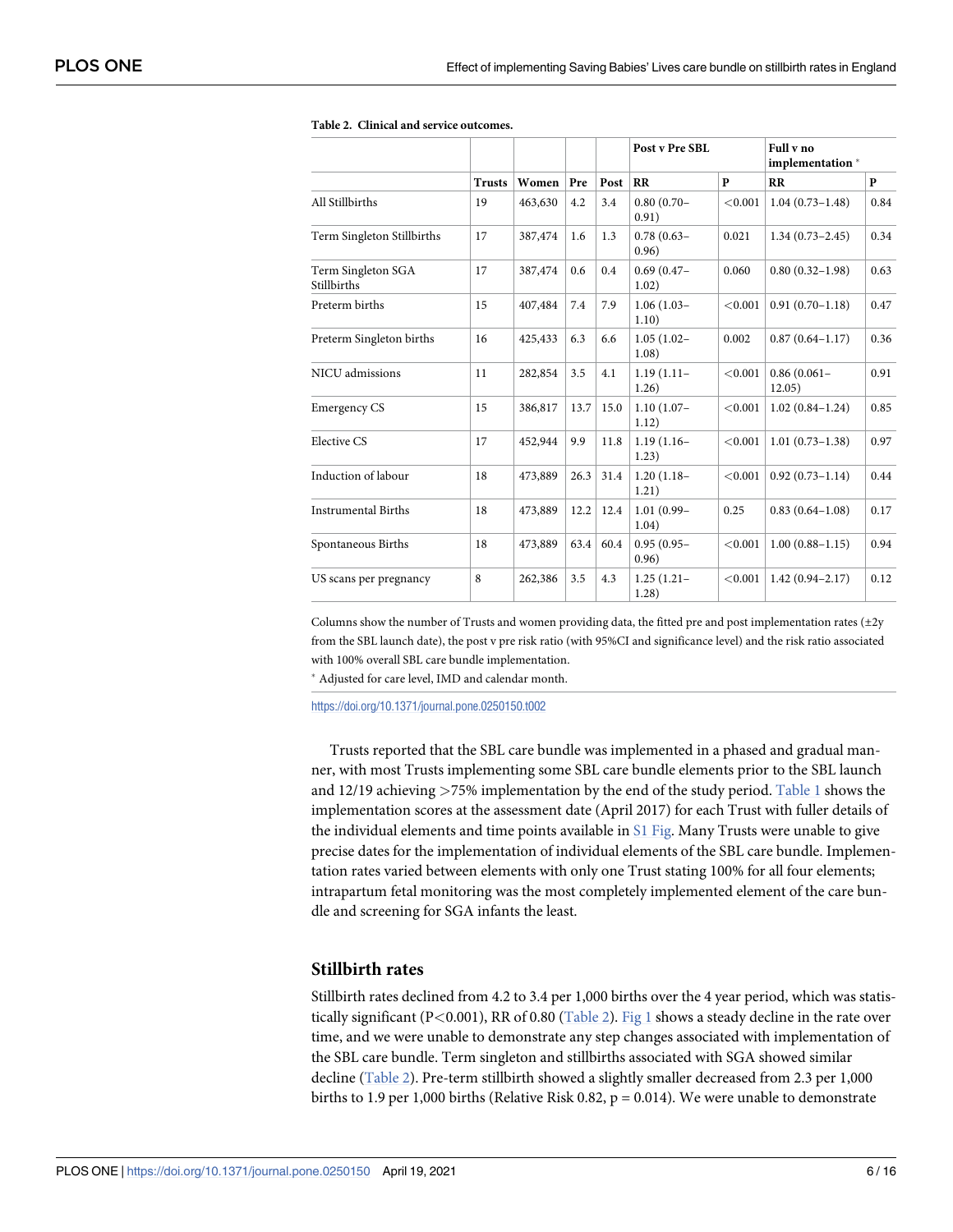<span id="page-6-0"></span>

**[Fig 1. A](#page-5-0)verage total stillbirth rate across participating sites.** Comparison between pre and post implementation of the Saving Babies Lives care bundle demonstrates a reduction between pre- and post-implementation periods. Republished from Saving Babies' Lives Project Impact and Results Evaluation (SPiRE): A mixed methodology study under a CC BY license, with permission from the University of Manchester, original copyright 2018.

<https://doi.org/10.1371/journal.pone.0250150.g001>

any association between stillbirth rates and the reported level of implementation of the SBL care bundle [\(Table 2](#page-5-0)).

#### **Changes in secondary outcomes**

[Table 2](#page-5-0) summarises the clinical and service outcomes derived from Trust database systems. There were modest increases in the numbers of preterm births, induction of labour and emergency Caesarean sections (CS) over the evaluation period. The number of ultrasound scans per pregnancy increased markedly from 3.5/pregnancy to 4.3/pregnancy in the 8 Trusts providing complete data ([S2 Fig](#page-13-0)). Other Trusts provided partial scan data which was consistent with these trends, but not sufficiently complete for formal analysis. An increase in the number of ultrasound scans performed was associated with a reduction in stillbirth rate (Adjusted Rate Ratio of -0.14 (SE 0.06) stillbirths per additional scan performed  $P = 0.026$ ). Increases were also seen in elective CS and admissions to NICU, although it must be noted that the quality of data regarding NICU admission was poor. None of these outcomes showed a significant association with implementation of the SBL care bundle.

#### **Process outcomes**

The number of women smoking at delivery declined from 14.3% to 11.8% (P*<*0.001) over the evaluation period. However, this reflects a decline in the proportion of women smoking at booking rather than an increase in the numbers ceasing smoking during pregnancy ([Table 3\)](#page-7-0). 70.1% of women reported being offered a CO test and 99.1% of these women reported accepting the offer, however a smaller proportion of women who smoked were offered referral to smoking cessation services (60.1%) and only 31.0% attended this service. Trusts reporting full implementation of the element had higher proportion of women having a CO test at booking (RR 7.95, [Table 3](#page-7-0)), but no difference in the proportion of women referred for smoking cessation services (RR 1.11, [Table 3\)](#page-7-0).

Over the time period of the evaluation, documentation of screening for SGA fetuses improved, with increased documentation of symphysis-fundal height and estimated fetal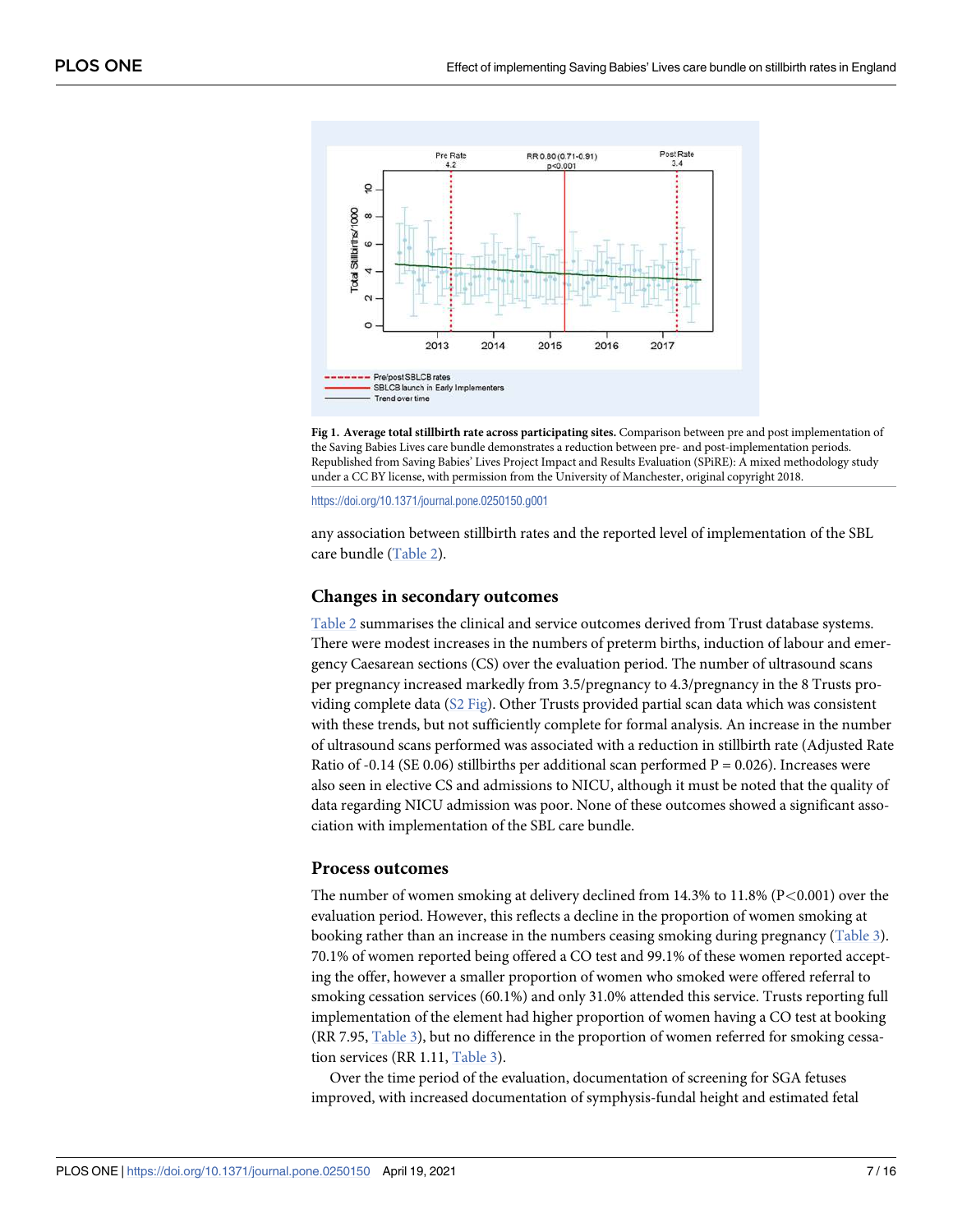#### <span id="page-7-0"></span>**[Table 3.](#page-6-0) Process outcomes.**

|                                  |                                       |               |         |                |      | Post v Pre SBL           |                          | Full v no implementation * |         |
|----------------------------------|---------------------------------------|---------------|---------|----------------|------|--------------------------|--------------------------|----------------------------|---------|
|                                  | Source                                | <b>Trusts</b> | Women   | Pre            | Post | <b>RRpost</b>            | $\mathbf{P}$             | RR                         | P       |
| <b>Element 1</b>                 | <b>Smoking Cessation</b>              |               |         |                |      |                          |                          |                            |         |
| Smoking at Delivery              | Women <sup>+</sup>                    | 19            | 2,085   |                | 10.1 |                          |                          | $1.21(0.67 - 2.19)$        | 0.50    |
| Smoking at Delivery              | Electronic Data                       | 14            | 268,736 | 14.3           | 11.8 | $0.83(0.80 - 0.86)$      | < 0.001                  | $0.91(0.44 - 1.86)$        | 0.80    |
| Offered CO test                  | Women <sup>+</sup>                    | 19            | 1,870   |                | 70.1 |                          |                          | $7.95(5.17 - 12.23)$       | < 0.001 |
| Referred to smoking cessation    | Women <sup>+</sup>                    | 19            | 311     |                | 60.1 |                          |                          | $1.11(0.41 - 2.98)$        | 0.82    |
| Ceased Smoking                   | Women <sup>+</sup>                    | 19            | 331     |                | 40.8 |                          | $\overline{a}$           | $0.70(0.28 - 1.76)$        | 0.42    |
| <b>Ceased Smoking</b>            | Electronic Data                       | 11            | 27,550  | 28.7           | 27.0 | $0.94(0.87 - 1.01)$      | 0.098                    | $3.99(0.80 - 19.99)$       | 0.11    |
| Smoked in Pregnancy              | Women <sup>+</sup>                    | 19            | 2,158   | $\overline{a}$ | 15.7 |                          |                          | $1.15(0.71-1.86)$          | 0.55    |
| Smoking at Booking               | Electronic Data                       | 11            | 203,635 | 16.2           | 14.1 | $0.87(0.84 - 0.90)$      | < 0.001                  | $0.50(0.25-1.02)$          | 0.070   |
| Element 2                        | Detection and Management of SGA fetus |               |         |                |      |                          |                          |                            |         |
| SGA detected                     | <b>SGA Audit</b>                      | 17            | 636     | 33.8           | 53.7 | $1.59(1.32 - 1.92)$      | < 0.001                  | $1.16(0.34 - 4.01)$        | 0.79    |
| Growth chart in records          | General Audit                         | 18            | 720     |                | 97.8 |                          |                          | $1.21(0.17 - 8.80)$        | 0.84    |
| EFW plotted                      | <b>SGA Audit</b>                      | 17            | 636     | 24.7           | 75.7 | $3.06(2.48-3.76)$        | < 0.001                  | 38.24 (7.80-187.46)        | < 0.001 |
| EFW plotted correctly            | SGA Audit                             | 17            | 582     | 99.2           | 99.1 | $1.00(0.98 - 1.01)$      | 0.80                     | <b>Insufficient Data</b>   |         |
| SFH plotted                      | <b>SGA Audit</b>                      | 17            | 636     | 35.5           | 47.8 | $1.35(1.11-1.63)$        | 0.002                    | $5.07(1.42 - 18.11)$       | 0.005   |
| Element 3                        | <b>Fetal Movements</b>                |               |         |                |      |                          |                          |                            |         |
| RFM leaflet received             | Women <sup>+</sup>                    | 19            | 1,735   |                | 74.4 |                          | $\overline{a}$           | $2.87(1.98-4.17)$          | < 0.001 |
| RFM checklist used               | <b>RFM</b> Audit                      | 17            | 339     | $\overline{a}$ | 52.2 | $\overline{\phantom{a}}$ | $\overline{\phantom{a}}$ | $0.44(0.22 - 0.88)$        | 0.010   |
| Attendances for RFM              | Women <sup>+</sup>                    | 19            | 2,171   |                | 36.5 |                          | L,                       | $0.95(0.70-1.28)$          | 0.70    |
| Scan after RFM (any)             | <b>RFM</b> Audit                      | 17            | 322     |                | 64.9 |                          |                          | $0.54(0.25 - 1.17)$        | 0.080   |
| Scan for RFM                     | Women <sup>+</sup>                    | 19            | 793     |                | 29.4 | $\overline{\phantom{a}}$ | $\frac{1}{2}$            | $0.85(0.49-1.46)$          | 0.52    |
| Heart Monitoring every RFM visit | <b>RFM</b> Audit                      | 17            | 339     |                | 97.3 |                          | $\overline{a}$           | $0.28(0.03 - 2.82)$        | 0.18    |
| Heart Trace for RFM              | Women <sup>+</sup>                    | 19            | 793     | L,             | 73.5 | $\overline{\phantom{a}}$ | $\overline{\phantom{a}}$ | $0.81(0.46 - 1.43)$        | 0.42    |
| Induced following RFM            | <b>RFM</b> Audit                      | 17            | 338     |                | 54.7 |                          | $\overline{a}$           | $4.78(2.29 - 9.95)$        | < 0.001 |
| Element 4                        | <b>Fetal Monitoring</b>               |               |         |                |      |                          |                          |                            |         |
| Buddy and Sticker used           | General Audit                         | 18            | 527     |                | 50.3 |                          | $\overline{\phantom{m}}$ | 33.00 (10.85-100.39)       | < 0.001 |
| <b>Escalation Protocol used</b>  | General Audit                         | 18            | 224     |                | 98.7 |                          |                          | <b>Insufficient Data</b>   |         |

Columns show the data source, the number of Trusts and women providing data, the fitted pre and\* post implementation rates ( $\pm 2y$  from the SBL launch date), the post v pre risk ratio (with 95% CI and significance level) and the risk ratio associated with 100% implementation of the relevant SBL element.

� Adjusted for care level, IMD and calendar month.

†Women–refers to data obtained via the postnatal questionnaire of women undertaken in the postnatal period.

<https://doi.org/10.1371/journal.pone.0250150.t003>

weight on fetal growth charts. The documentation of these parameters was also significantly higher in Trusts with full implementation of this element (RR 5.07 (symphysis-fundal height), RR 38.24 (estimated fetal weight)). The documented increase in screening for SGA fetuses and in the frequency of ultrasound scan was associated with a 59% increase in the detection rate of SGA fetuses from 33.8% to 53.7% (Table 3). The leaflet regarding RFM was reported to be received by the majority of women (73.1%), and attendance with RFM occurred in 77.3% of episodes of RFM. A lower proportion of cases used a checklist to guide management (52.2%) and management varied from practice recommended in SBL care bundle with 74.4% of women with RFM having a fetal heart rate tracing and 29.4% of women receiving an ultrasound scan. A large proportion of women reporting RFM had an induction of labour (54.7%; Table 3). Women attending trusts with full implementation of the SBL care bundle were more likely to receive the information leaflet about RFM (RR 2.87, Table 3).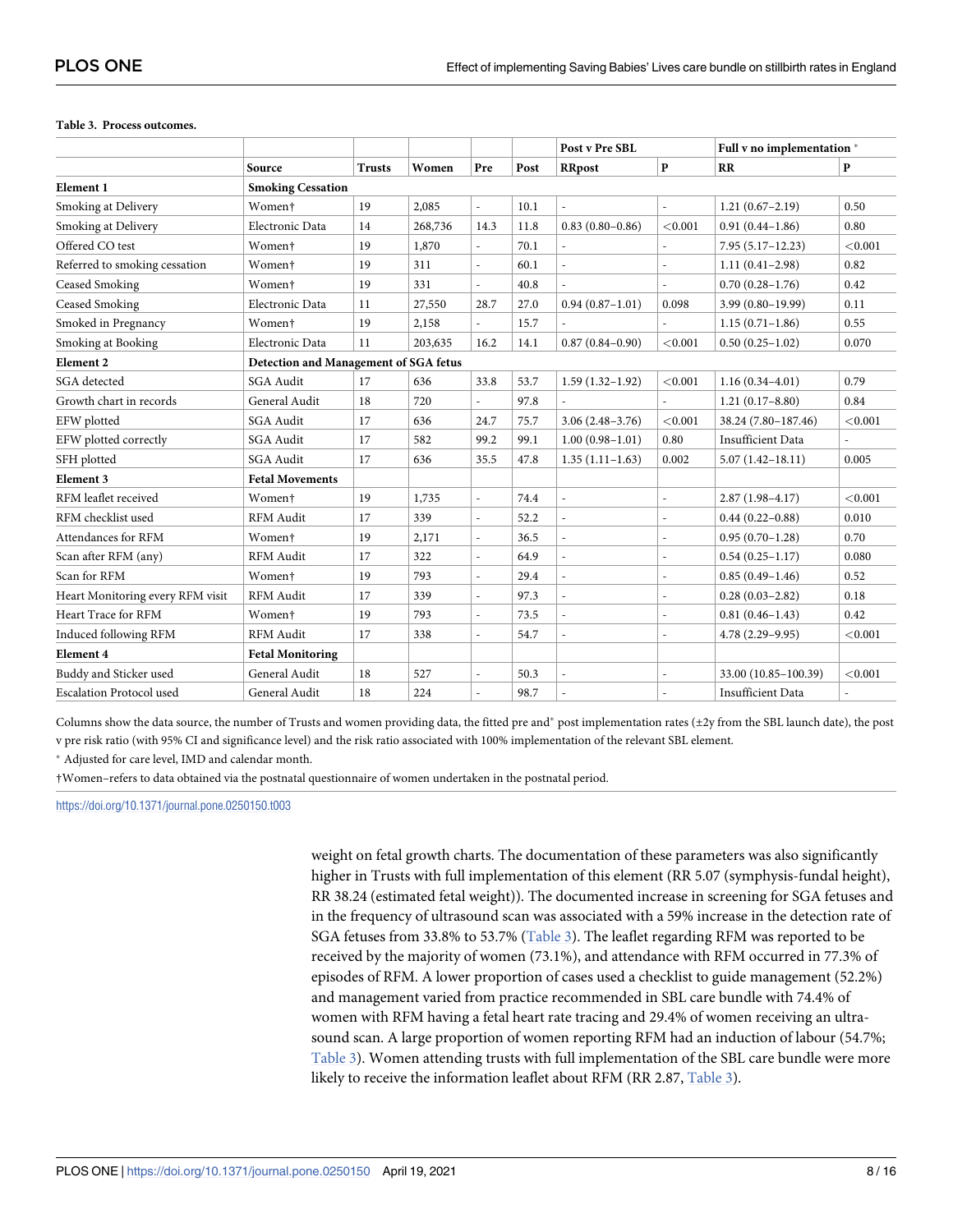<span id="page-8-0"></span>We were unable to obtain sufficient data directly from participating Trusts regarding training in interpretation of fetal heart rate traces over the duration of implementation of the SBL care bundle. Data from the staff questionnaires showed that 56.5% of staff ( $n = 1,064$ ) reported they had received training in the preceding year with 16.8% of those who had been trained reporting they had completed assessment in fetal heart rate interpretation. Staff employed the "buddy system" where at least two professionals interpreted the fetal heart rate trace in 50.2% of audited cases. Trusts with full implementation were more likely to have used the CTG "buddy system" and a standardised recording of the fetal heart rate assessment (RR 33.00).

### **Staff views**

1,064 health professionals completed the staff survey (details of respondents can be found in [S3 File](#page-13-0)); 78% of respondents were midwives. Overall, 58% (584/905) of respondents were aware of the SBL care bundle, with lowest rates of awareness in junior doctors and ultrasonographers (47% (7/15) and 32% (11/34) of respondents respectively). Almost all staff perceived an increased demand for ultrasound scans (97%, Table 4), rates of induction of labour (98%) and to a lesser extent Caesarean sections (80%). A significant proportion of respondents (41%) perceived that the stillbirth rate had decreased in their unit, although the same proportion perceived it was unchanged  $(Table 4)$ . Most staff 82% (807/983) agreed with the statement that their unit was actively doing things to improve the safety of mothers and babies.

#### **Economic analysis**

There were 666,025 births (live births and stillbirths) in England in 2016 [[18](#page-14-0)]. Based on data observed from the study sites, the number of women booked is on average 14% higher than the number of births, therefore, it was estimated that there were 759,299 bookings in the same period. The primary estimated cost of implementing the care bundle for the first year in England is £93,116,650, or approximately £140 per birth. The direct cost (excluding secondary costs) is £3,650,357 (4%) of the total cost. The full breakdown of costs are reported in [Table 5.](#page-9-0)

A series of one-way sensitivity analyses were conducted to explore the impact of assumptions made to estimate costs. Selected sensitivity analyses are shown in Table  $6$  below (see  $51$ [Table](#page-13-0) for all alternative assumptions explored). The assumption which reduced the estimated cost by the largest amount  $(-\text{\textsterling}14,123,076)$  was that only half of the increase in the number of inductions of labour observed were associated with the SBL care bundle (i.e. an increase of 10% rather than 20%). Including the cost of staff time to complete training courses associated with Elements 2 and 4 of the SBL care bundle increased the estimated cost by the largest amount (+£30,807,840).

As reported above, the stillbirth rate was 0.84/1,000 births lower in the participating Trusts after SBL care bundle was implemented than before. Applying this to the number of births in

| Over the last 5 years                       | <b>Greatly increased</b> | Slightly increased | Not changed | Slightly decreased | <b>Greatly decreased</b> | Don't know |
|---------------------------------------------|--------------------------|--------------------|-------------|--------------------|--------------------------|------------|
| The demand on ultrasound scanning has       | 839 (87%)                | 98 (10%)           | 15(2%)      | $2(0\%)$           | 11 (1%)                  | 99         |
| The number of stillbirths has               | 10(1%)                   | 126 (16%)          | 323 (41%)   | 260 (33%)          | 65 (8%)                  | 280        |
| The number of babies admitted to a NICU has | 108 (15%)                | 330 (47%)          | 214 (30%)   | 47 (7%)            | 5(1%)                    | 360        |
| The number of inductions                    | 713 (79%)                | 171 (19%)          | 17(2%)      | 4(0%)              | 1(0%)                    | 158        |
| The number of caesarean sections has        | 270 (31%)                | 425 (49%)          | 161 (18%)   | 13 (1%)            | 2(0%)                    | 193        |

Table 4. Staff views about changes in practice and outcomes in their Trust over the time frame of adoption of the SBL care bundle (n = 1,064).

Percentages calculated as proportion of those who expressed a view regarding the statement.

<https://doi.org/10.1371/journal.pone.0250150.t004>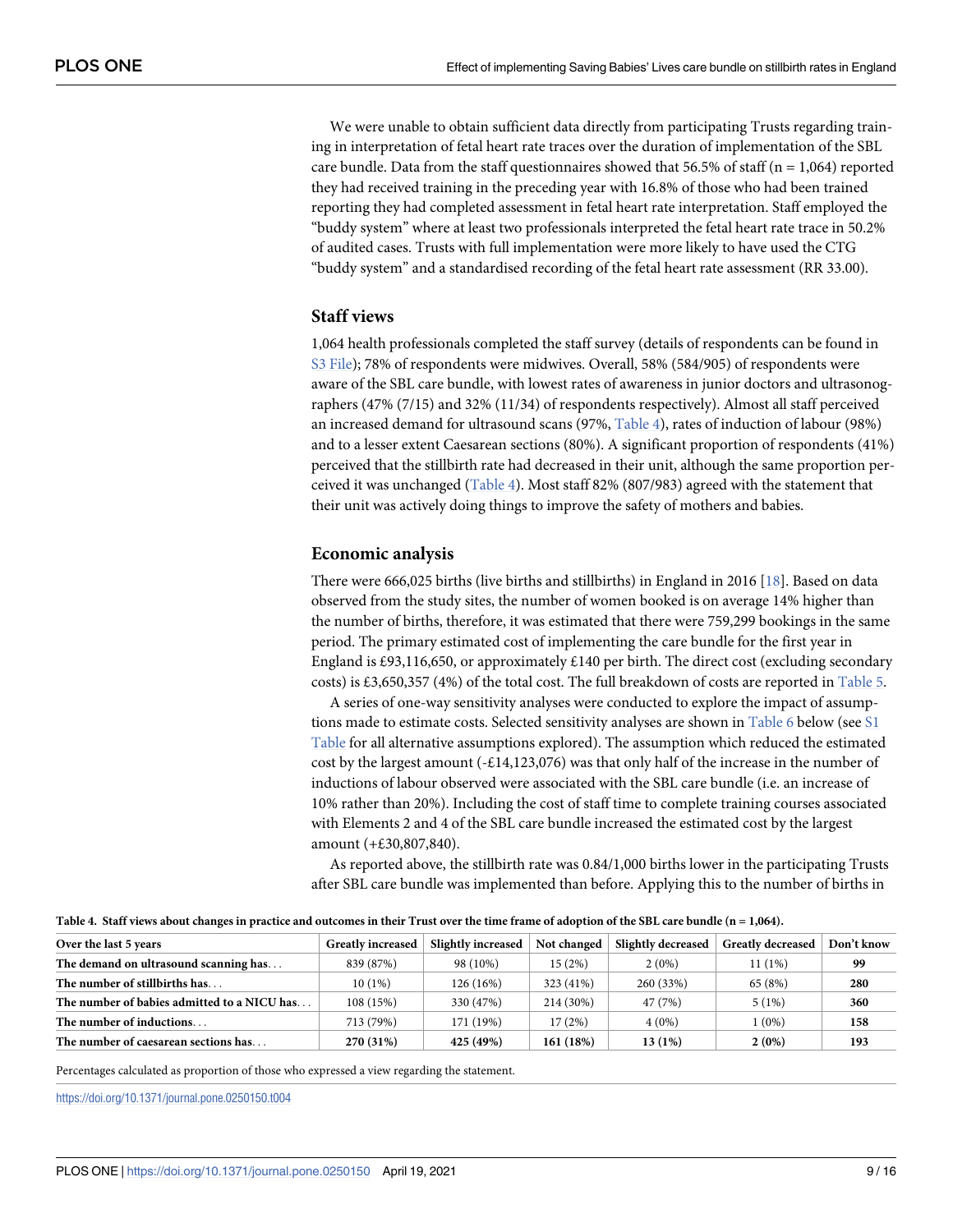| A. Direct implementation cost            |                                                                                                                                                                                                                              |               |  |                                                                           |                                                                                                                                                 |                                 |  |  |
|------------------------------------------|------------------------------------------------------------------------------------------------------------------------------------------------------------------------------------------------------------------------------|---------------|--|---------------------------------------------------------------------------|-------------------------------------------------------------------------------------------------------------------------------------------------|---------------------------------|--|--|
| Element                                  | <b>Resources included</b>                                                                                                                                                                                                    |               |  | <b>Resources excluded</b>                                                 |                                                                                                                                                 | Cost $(E)$                      |  |  |
| Element 1                                | i. 9 CO monitors/1000 births $(\text{\textsterling}165 \text{ each})$<br>ii. D-pieces for monitors, to be replace<br>monthly $(E3 \text{ each})$<br>iii. Mouthpieces for monitors, one per each<br>woman booked (£0.25 each) |               |  | smoking cessation and/or do referral<br>ii. Calibration of monitors       | i. 10 minutes of midwife time to speak to women<br>who smoke (9-24% of women in study) about                                                    | £1,394,713                      |  |  |
| Element 2*                               | i. GAP software set-up $(\text{\pounds}500/Trust)$<br>ii. GAP annual software cost (£1500-5000<br>depending on size of Trust)                                                                                                |               |  | free by Perinatal Institute<br>growth charts                              | i. Staff time (midwives and sonographers) to<br>attend training course in GAP software run for<br>ii. Administrator time to generate customised | £391,000                        |  |  |
| <b>Element 3</b>                         | i. Trusts instructed to add logos to leaflet<br>and then photocopy from a master copy,<br>two sides of A4 (£0.10 each)                                                                                                       |               |  | i. Midwife time to discuss leaflet<br>iii. Attendances with perceived RFM | ii. Midwife time to discuss RFM at subsequent                                                                                                   | £66,605                         |  |  |
| <b>Element 4</b>                         | i. Online training course in CTG<br>interpretation $(\text{\pounds}60)$ completed annually by<br>midwives, consultants, and junior doctors                                                                                   |               |  |                                                                           | i. Staff time to complete training course                                                                                                       | £1,798,039                      |  |  |
| <b>Direct Cost</b>                       | £3,650,357 (4% of total cost)                                                                                                                                                                                                |               |  |                                                                           |                                                                                                                                                 |                                 |  |  |
| <b>B.</b> Secondary implementation costs |                                                                                                                                                                                                                              |               |  |                                                                           |                                                                                                                                                 |                                 |  |  |
| <b>Inductions</b>                        | Induction rate increased from 26.27 to 31.40 per 100 births, costing £847.15 per induction.                                                                                                                                  |               |  |                                                                           |                                                                                                                                                 | £28,945,817 (31% of total cost) |  |  |
| <b>Births</b>                            |                                                                                                                                                                                                                              | <b>Before</b> |  | After                                                                     | Cost                                                                                                                                            | £26,754,741 (29% of total cost) |  |  |
|                                          | Normal (£1704.50)                                                                                                                                                                                                            | 63.42         |  | $61.94^{\rm b}$                                                           | $-£16,802,227$                                                                                                                                  |                                 |  |  |
|                                          | EMCS (£4553.41)                                                                                                                                                                                                              | 13.69         |  | 15.01                                                                     | £40,033,063                                                                                                                                     |                                 |  |  |
|                                          | Instrumental (£3306.71)                                                                                                                                                                                                      | 12.25         |  | 12.41                                                                     | £3,523,905                                                                                                                                      |                                 |  |  |
| <b>Scans</b>                             | Number of scans per woman booked increased from 3.51 to 4.35 (24% increase), costing £52.94<br>per scan.                                                                                                                     |               |  |                                                                           |                                                                                                                                                 | £33,765,735 (36% of total cost) |  |  |
| Secondary costs                          | £89,466,293 (96% of total cost)                                                                                                                                                                                              |               |  |                                                                           |                                                                                                                                                 |                                 |  |  |
| <b>TOTAL</b>                             | £93,116,650                                                                                                                                                                                                                  |               |  |                                                                           |                                                                                                                                                 |                                 |  |  |

#### <span id="page-9-0"></span>**[Table 5.](#page-8-0) Estimated annual costs for England associated with the SBL care bundle.**

EMCS = emergency Caesarean section; � although the use of GROW software to generate customised growth charts was not specified in the care bundle, only 2 out of 19 Trusts included in the analysis said that they did not use it therefore it was included in the costs.

<https://doi.org/10.1371/journal.pone.0250150.t005>

**[Table 6.](#page-8-0) Alternative assumptions for costs associated with the SBL care bundle (total costs across the whole of England).**

| Alternative assumptions                                                                                                                                                                               | Change in cost versus<br>base case† | <b>Total cost</b> |
|-------------------------------------------------------------------------------------------------------------------------------------------------------------------------------------------------------|-------------------------------------|-------------------|
| 10% increase in induction rate (versus ~20% observed)                                                                                                                                                 | £14,123,076 lower                   | £78,993,574       |
| No direct implementation costs                                                                                                                                                                        | £3,650,357 lower                    | £89,466,293       |
| 50% of maternity units use GAP software (versus 100%)                                                                                                                                                 | £195,500 lower                      | £92,921,150       |
| Include cost for 5% of births to attend antenatal clinic with perceived<br>RFM $(\text{\textsterling}75.15/\text{visit})$ (versus no visit)                                                           | £2,569,296 higher                   | £95,685,946       |
| Include cost of increased rate of elective Caesarean sections $(\text{\pounds}3, 438.12)$<br>delivery) (versus assume all would have been normal births $(\text{\textsterling}1704.50/$<br>delivery)) | £26,711,019 higher                  | £119,827,669      |
| Include cost of staff time to complete training courses (Element 2:<br>£9,351,300; Element 4: £21,456,540                                                                                             | £30,807,840 higher                  | £123,924,491      |

† The total cost in the base case estimate was £93,116,650.

<https://doi.org/10.1371/journal.pone.0250150.t006>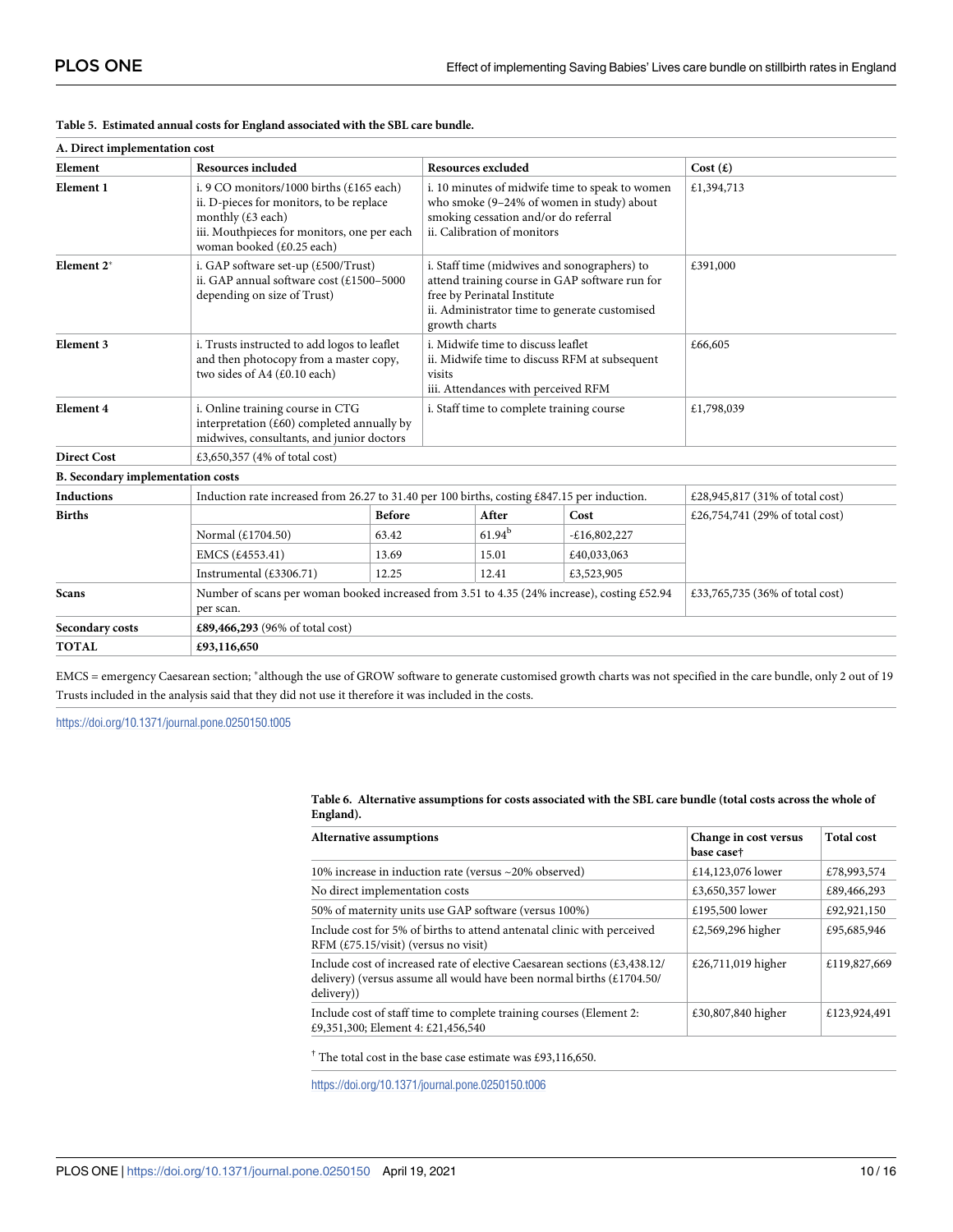<span id="page-10-0"></span>England in 2015/16 ( $n = 666,052$ ), an estimated 559 stillbirths per year may have been avoided. Using the primary estimate of the cost of the SBL care bundle (£93,116,650), this equates to £166,577 per stillbirth avoided. However, this figure should be interpreted with caution because it is not possible to determine the proportion of either the increase in secondary resource use or the reduction in stillbirths that are directly attributable to the SBL care bundle.

## **Discussion**

This evaluation of the SBL care bundle found that implementation of the elements was variable, but increased from baseline levels in all early adopter sites. Over the same time frame stillbirth rates fell in the participating maternity units by 20% from 4.2 to 3.4 per 1,000 live births. This rate of reduction was greater than seen across the whole of England over the same period which reduced from 4.2 to 3.7 per 1,000 births from 2013–2017 (4.2 to 3.8 per 1,000 births in units not included in this evaluation) [\[19\]](#page-14-0). Data from MBRRACE from participating units suggests that the decrease in intrapartum stillbirths was particularly dramatic, falling from 0.32 per 1,000 births in 2013 to 0.06 per 1,000 births in 2016 (RR 0.18, 95% CI 0.08, 0.45) [[3,](#page-14-0)[20](#page-15-0)]. There were also important changes in secondary outcomes including a reduction in spontaneous vaginal births, increase in preterm births, Caesarean sections, ultrasound scans, and admissions to the neonatal unit. Due to the variation in implementation strategies, phasing and timing we were not able to identify a "step" in our time series analysis which would have suggested a direct association between implementation of the care bundle and the observed reduction in stillbirth or changes in secondary outcomes. However, the degree of implementation was related to important process measures including plotting of fetal growth and assessment of intrapartum fetal heart rate monitoring.

## **Strengths and limitations**

This evaluation was strengthened by the adherence to a published protocol which used stillbirth as its primary outcome rather than a surrogate measure as often used in this area [\[11\]](#page-14-0). The evaluation was conducted in 19 different maternity units reflecting the diversity of UK maternity units and included approximately 14% of the births in the UK. The data presented here represent the major component of the Saving Babies' Lives Project Impact and Results Evaluation (SPiRE project) which also included analysis of clinical practice guidelines and service-user and staff views to provide a holistic view of the impact of implementing the SBL care bundle. The results of the other components are reported elsewhere [[21](#page-15-0)].

This study is limited by it's before-and after study design which was employed pragmatically as the care bundle and its implementation were planned before the evaluation project was commissioned. The degree of implementation was self-reported by participating trusts which may not have accurately reflected the degree of implementation in the clinical service. Furthermore, the variation in levels, phasing, and strategies of implementation meant that there was no discrete moment within or across Trusts where a change in practice could be determined. The use of routinely collected data was both a strength and a limitation of the study. The use of routinely collected data allowed the project to achieve the necessary large sample size and to be undertaken in a comparatively short-time frame, but the use of these data were frequently challenging due to variation in codes and coding strategies employed by individual Trusts. Furthermore, routine data may include recognised coding errors in maternity health episode statistics [\[22\]](#page-15-0), but as this would affect both the before and after time periods in this analysis the impact of this may be minimal. In some cases, this meant that data on certain items were excluded for some or all Trusts e.g. admission to neonatal unit and rate of hypoxic-ischaemic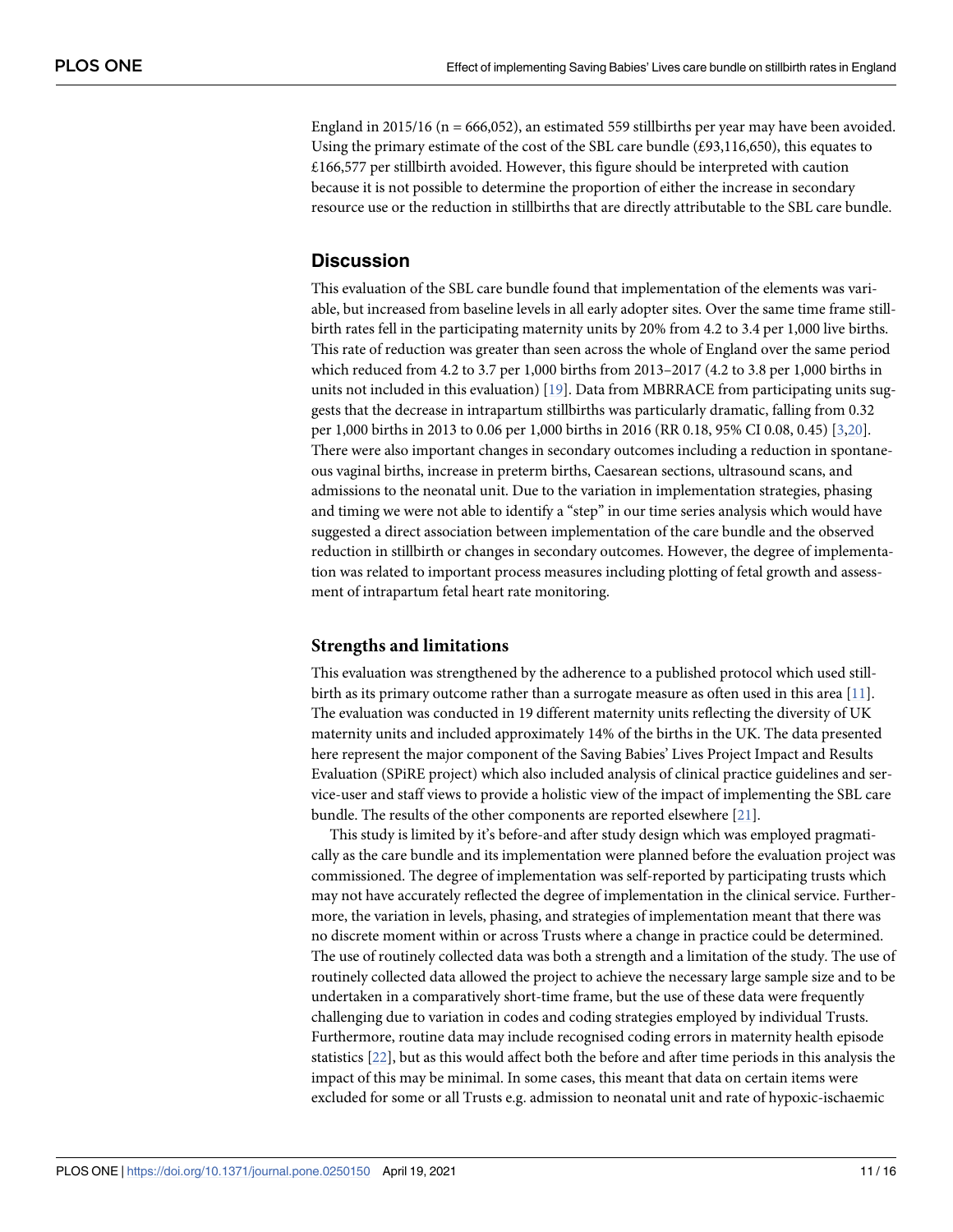<span id="page-11-0"></span>encephalopathy. This also meant that it was not possible to include costs (or potential cost-savings) associated with these items in the economic evaluation.

## **Meaning of the study: Possible explanations and implications for clinicians and policymakers**

Reducing stillbirths (alongside reducing maternal deaths, neonatal deaths, and brain injuries) is an explicit priority of the UK government, with a target to reduce such events by 50% by 2030 and by 20% by 2020. Achieving this aim will require an annual rate of reduction for stillbirth of 3.3%, significantly greater than the 1.4% reported between 2000–15 [[2](#page-14-0)]. If maintained, the annual rate of reduction described in the study sites  $(-5%)$  would be sufficient to achieve this ambitious target and represents the most rapid reduction in stillbirth rates in over 20 years and is on target to achieve the national ambition to halve the rate.

In common with earlier national care bundles in perinatal care (e.g. Necrotising Enterocolitis Care Bundle) this evaluation has demonstrated clear improvements in process outcomes, but it was more challenging to identify changes in element-specific clinical outcomes and relate these to the degree of implementation [\[23\]](#page-15-0). Although this evaluation was not able to determine whether implementation of the SBL care bundle or any individual element was associated with the observed reduction in stillbirth, the association is plausible. Detection of SGA infants, the strongest risk factor for stillbirth in the UK [\[24,25\]](#page-15-0), improved by 59% and use of ultrasound scanning, the principal screening method for SGA infants increased by 24%. Importantly, increased frequency of ultrasound scanning was inversely associated with stillbirth, suggesting that a pathway of increased detection of SGA may reduce stillbirth. Unfortunately, causes of stillbirth, particularly fetal growth restriction, are poorly recorded in routinely collected data which prevents analysis to determine whether there has been a reduction in still-births from fetal growth restriction [\[26\]](#page-15-0).

#### **Unanswered questions and future research**

Any argument proposing a link between implementation of SBL and the outcome measures must be weighed against the change in outcomes which were not associated with the SBL care bundle. For example, the 20% increase in elective Caesarean section, which is unlikely to relate to implementation of the SBL care bundle as it contains no recommendations about Caesarean section, is more likely to reflect changes in guidance from the National Institute of Health and Care Excellence published in 2011 [\[27\]](#page-15-0). In addition to changes in national policy, we were not able to identify specific initiatives which may have been implemented in participating Trusts contemporaneously. As the SBL care bundle continues to be rolled-out in UK maternity units further evaluation needs to be planned to identify potential causal effects on stillbirth and other clinical outcomes.

Stillbirths are relatively rare events in the UK therefore large, good-quality, datasets are critical to informing efforts to reduce the stillbirth rate. Health policy makers should consider the evaluation of healthcare programmes prior to their implementation, in order that the most robust evaluation possible can be incorporated to ascertain its effects on process and clinical outcomes. The AFFIRM study, which prospectively evaluated increased maternal awareness and staff education about RFM (i.e. Element 3 of the SBL care bundle) [\[28\]](#page-15-0), demonstrated how a stepped-wedge cluster design can be used effectively in this context.

The analysis presented here provides information about the average effect of implementation of the care bundle across the 19 Trusts. However, we were not able to explore the reasons for the variation in levels of implementation between sites, thus further research is needed to explore the origins of variation seen in different settings. Analysis of clinical practice guidelines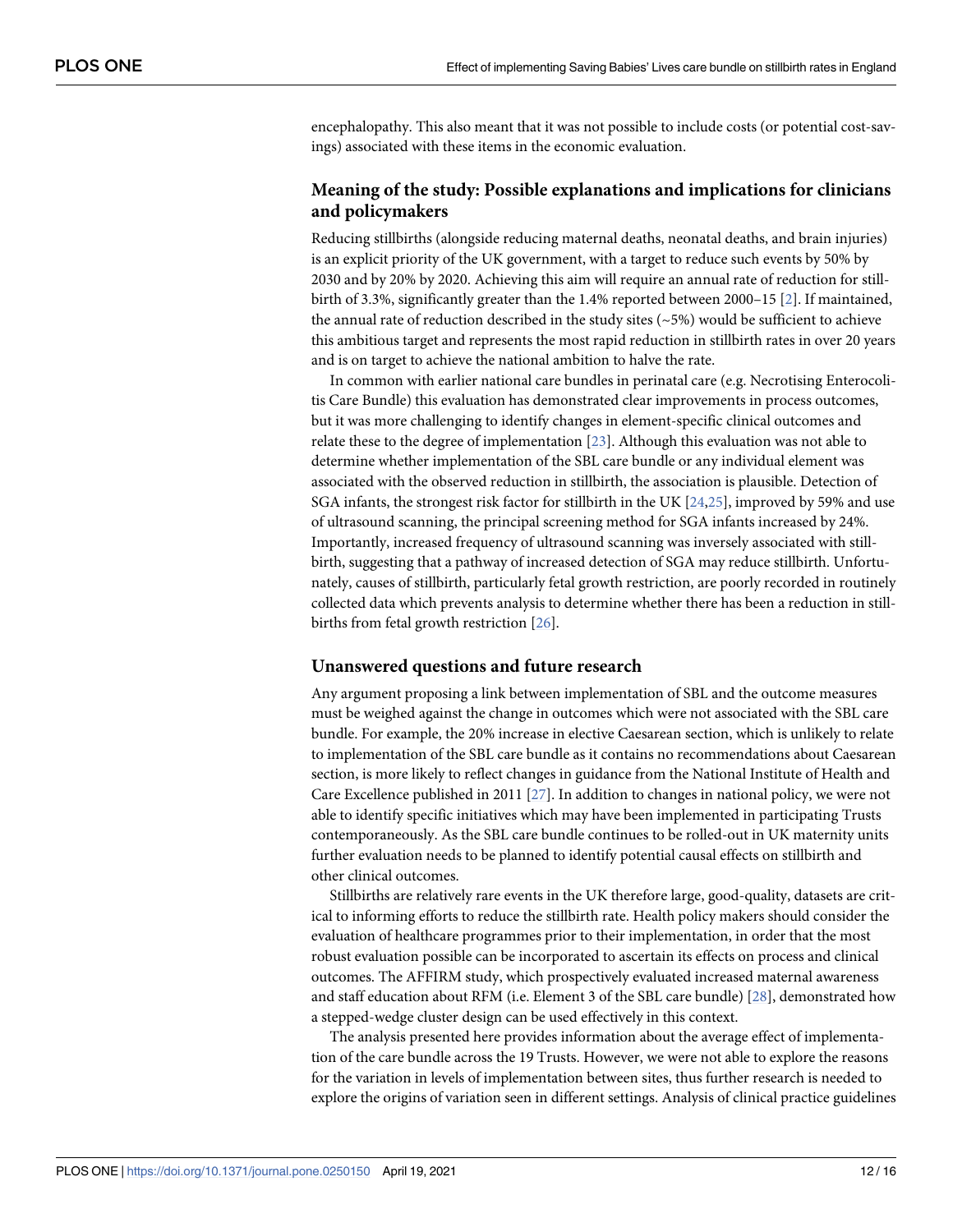<span id="page-12-0"></span>relating to the SBL care bundle in participating maternity units found wide variation in their quality [[21](#page-15-0)]. An ethnographic study of a UK maternity unit with a strong safety record (which was not part of this evaluation) described six mechanisms in place to enhance safety including: clearly articulated, constantly reinforced standards of practice, behaviour and ethics and structural influences on mechanisms for safety (e.g. staffing levels and financial infrastructure) [[29](#page-15-0)]. Thus, we hypothesise that influences accounting for variable implementation may include: human factors, leadership, availability of up to date, accurate clinical practice guidelines and sufficient resource to implement them. These merit exploration in future analyses and the information can then be used to inform future quality improvement programmes.

While the resources required to implement the SBL care bundle may seem large, they should be viewed from a national perspective. In 2014/15 approximately £2.5bn was spent in the NHS on maternity services (with 664,399 births) and in 2016/17 obstetric claims handled by the NHS Litigation Authority accounted for £4.3bn of new claims reported. Based on figures for 2014/15, the maternity tariff per birth was approximately £3,760; the direct costs associated with SBL care bundle are estimated to account for £5 of this with secondary costs estimated at £135 per birth. As the majority of Trusts participating in the study reported using GROW software to produce customised growth charts the costs to do so were included in the estimated costs, however it should be noted that this software was not specified in the SBL care bundle and that alternatives could be used. It was not possible to collect data regarding some important resources relevant to the implementation of SBL care bundle, for example the impact of incorporating additional elements into routine antenatal appointments without increasing the duration of appointments, or the costs associated with NICU admissions, and so it is acknowledged that there is uncertainty around the estimated costs. Future economic analysis of the impact of the SBL care bundle or similar initiatives should also consider the health and social care costs of stillbirth (estimated as £13.1M/year in 2018) [[30](#page-15-0)], which are greater than for a live birth and also extend into pregnancies after stillbirth [\[31\]](#page-15-0).

## **Conclusion**

Prior to the launch of the SBL care bundle the UK stillbirth rate was  $24<sup>th</sup>$  out of 49 HICs and the annual rate of reduction was in the lowest third. Although adoption of the SBL care bundle was variable, all sites implemented elements to some degree. In the same time frame, process outcomes improved and stillbirth rates in the early adopter units fell faster than national rates. However, changes in care had important secondary effects particularly with regard to increased obstetric intervention and consequent resource requirements. This assessment has provided an important insight into the need for evaluation to be planned at the same time as the implementation of large-scale initiatives to ensure that the opportunity to collect data to inform the ongoing development of care is maximised.

## **Supporting information**

**[S1 Checklist.](http://www.plosone.org/article/fetchSingleRepresentation.action?uri=info:doi/10.1371/journal.pone.0250150.s001) STROBE statement—checklist of items that should be included in reports of cohort studies.**

(DOCX)

**[S1 Fig](http://www.plosone.org/article/fetchSingleRepresentation.action?uri=info:doi/10.1371/journal.pone.0250150.s002). Implementation of elements of the Saving Babies Lives care bundle.** A) Average implementation of all elements at different time frames of the project. B) Level of implementation of each elements at the post-implementation assessment. The total element scores vary due to different number of components in each Element. Element 1: Reducing smoking in pregnancy (4 components), Element 2: Risk assessment and surveillance for fetal growth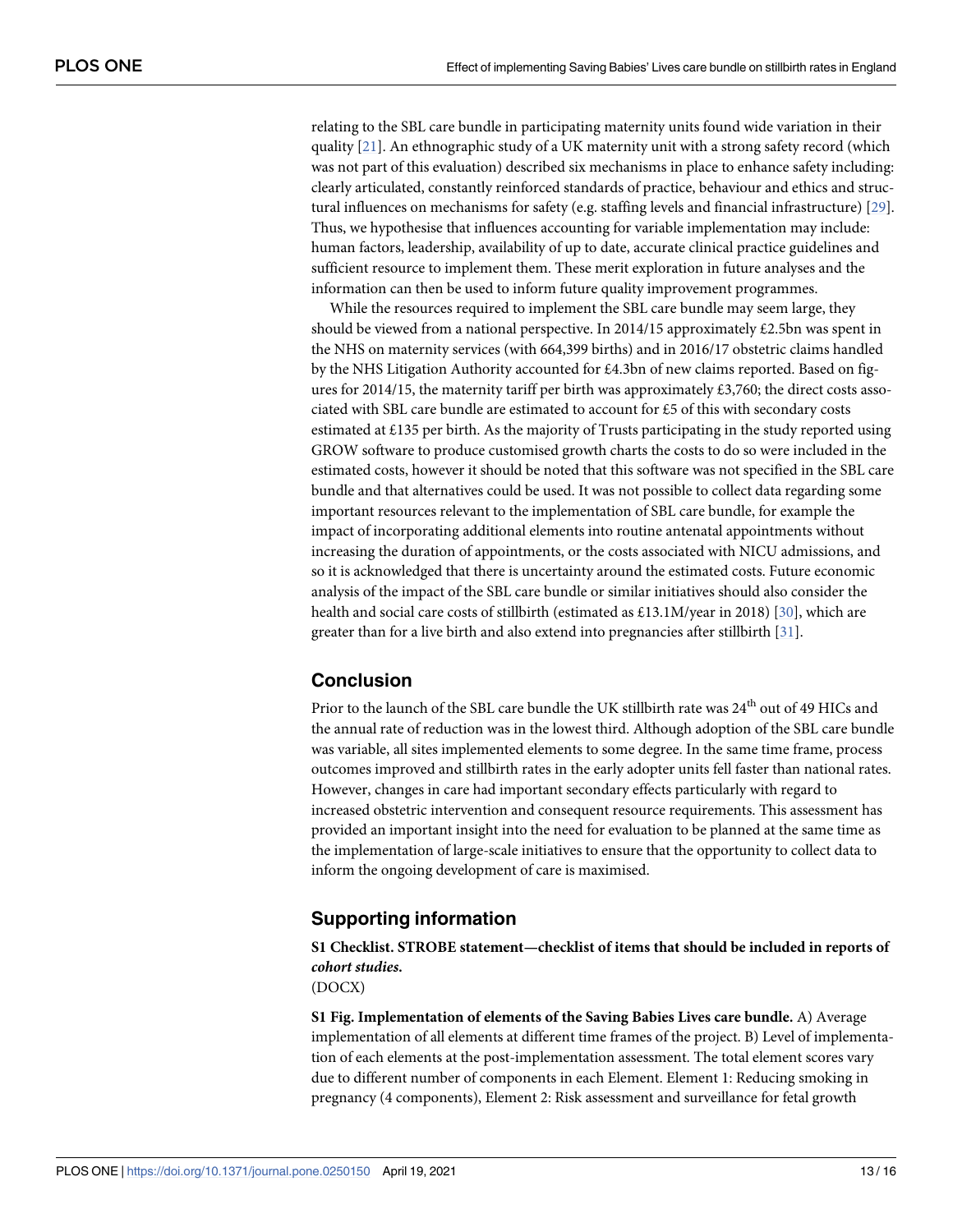<span id="page-13-0"></span>restriction (5 components), Element 3: Raising awareness of reduced fetal movements (2 components) and Element 4: Promoting effective fetal monitoring in labour (5 components) Red = *<*50% of element implemented, Orange = 51–75% of element implemented, Green = *>*75% of element implemented. Republished from Saving Babies' Lives Project Impact and Results Evaluation (SPiRE): A mixed methodology study under a CC BY license, with permission from the University of Manchester, original copyright 2018. (TIF)

**[S2 Fig](http://www.plosone.org/article/fetchSingleRepresentation.action?uri=info:doi/10.1371/journal.pone.0250150.s003). Average total number of ultrasound scans performed per pregnancy.** Across participating sites pre and post implementation of the Saving Babies Lives care bundle demonstrating a 24% increase in the number of ultrasound scans performed. Republished from Saving Babies' Lives Project Impact and Results Evaluation (SPiRE): A mixed methodology study under a CC BY license, with permission from the University of Manchester, original copyright 2018. (TIF)

**[S1 Table.](http://www.plosone.org/article/fetchSingleRepresentation.action?uri=info:doi/10.1371/journal.pone.0250150.s004) Sensitivity analysis and alternative costs for health economic analysis.** (DOCX)

**[S1 File.](http://www.plosone.org/article/fetchSingleRepresentation.action?uri=info:doi/10.1371/journal.pone.0250150.s005) Questionnaire for women to complete after giving birth.** (PDF)

**[S2 File.](http://www.plosone.org/article/fetchSingleRepresentation.action?uri=info:doi/10.1371/journal.pone.0250150.s006) Questionnaire regarding staff views and experiences of the SBL care bundle.** (PDF)

**[S3 File.](http://www.plosone.org/article/fetchSingleRepresentation.action?uri=info:doi/10.1371/journal.pone.0250150.s007) Characteristics of participants in the questionnaire for health care professionals.** (PDF)

## **Acknowledgments**

Holly Reid who participated in the study design. Participants, research midwives and members of professional bodies and charity organisations who participated in the stakeholder groups (Tommy's, RCM, PI, BAPM, RCOG, Sands, Tamba, MAMAs, BMFMS). The authors would like to thank staff from the participating NHS Trusts for providing data and undertaking audits: Barnsley Hospital NHS Foundation Trust, Birmingham Women's and Children's NHS Foundation Trust, Countess of Chester Hospital NHS Foundation Trust, Doncaster and Bassetlaw Hospitals NHS Foundation Trust, Gateshead Health NHS Foundation Trust, Liverpool Women's NHS Foundation Trust, Manchester University NHS Foundation Trust, Norfolk and Norwich University Hospitals NHS Trust, North Cumbria University Hospitals NHS Trust, Oxford University Hospitals NHS Trust, Plymouth Hospital NHS Trust, Royal United Hospitals Bath NHS Foundation Trust, Sherwood Forest Hospitals NHS Foundation Trust, St Helens and Knowsley Teaching Hospitals NHS Trust, Taunton and Somerset NHS Foundation Trust, Mid Yorkshire Hospitals NHS Trust, Royal Devon & Exeter NHS Foundation Trust, University Hospitals of Morecambe Bay NHS Foundation Trust and York Teaching Hospital NHS Foundation Trust.

## **Author Contributions**

**Conceptualization:** Stephen A. Roberts, Alexander E. P. Heazell.

**Data curation:** Kate Widdows.

**Formal analysis:** Kate Widdows, Stephen A. Roberts, Elizabeth M. Camacho, Alexander E. P. Heazell.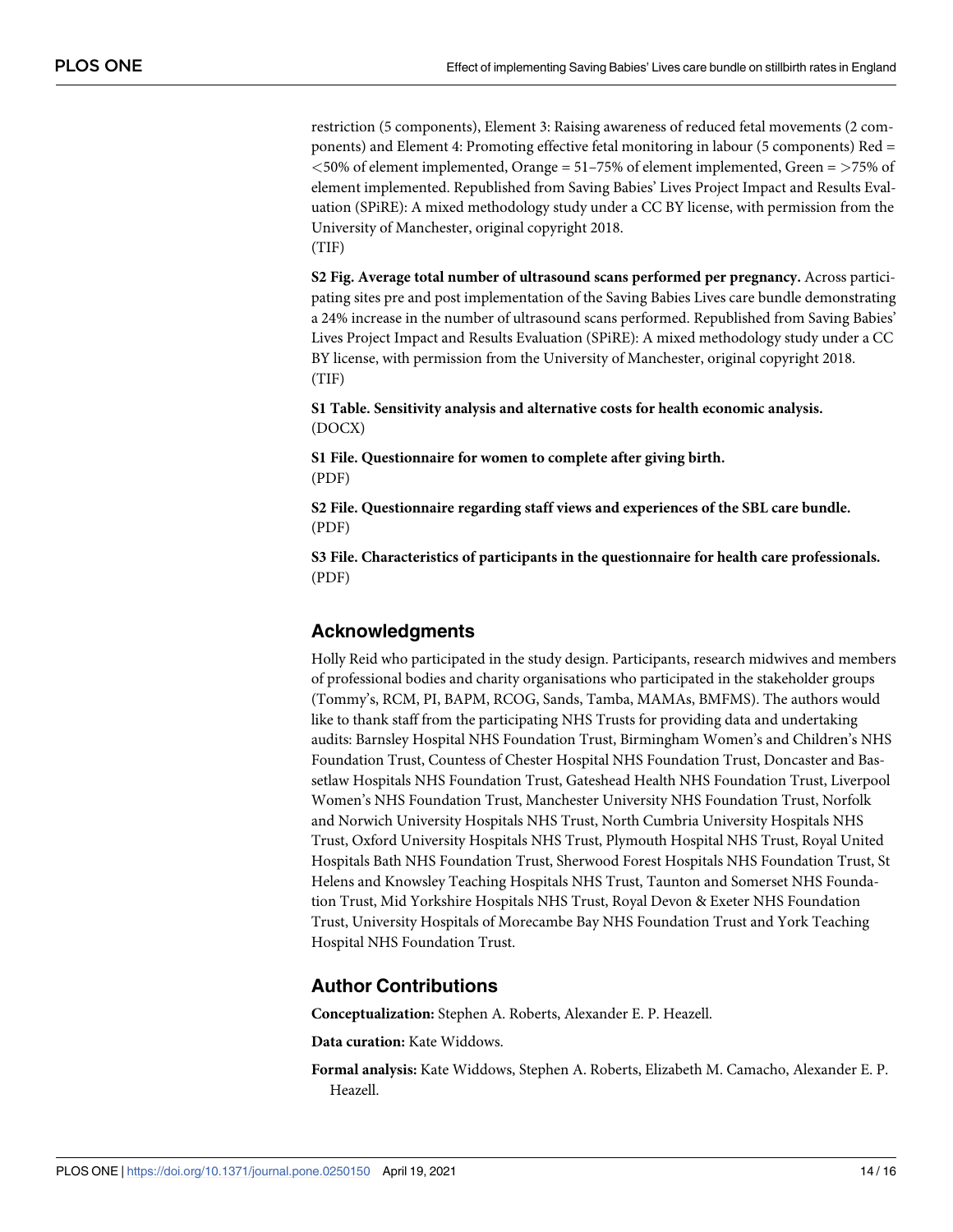<span id="page-14-0"></span>**Funding acquisition:** Stephen A. Roberts, Elizabeth M. Camacho, Alexander E. P. Heazell.

**Methodology:** Elizabeth M. Camacho.

**Project administration:** Kate Widdows, Alexander E. P. Heazell.

- **Writing original draft:** Kate Widdows, Stephen A. Roberts, Elizabeth M. Camacho, Alexander E. P. Heazell.
- **Writing review & editing:** Kate Widdows, Stephen A. Roberts, Elizabeth M. Camacho, Alexander E. P. Heazell.

#### **References**

- **[1](#page-1-0).** Still-Birth Definition Act 1992, Curr Law Statut Annot GB: Great Britain p. 1.
- **[2](#page-1-0).** Flenady V., et al., Stillbirths: recall to action in high-income countries. Lancet, 2016. 387(10019): p. 691–702. [https://doi.org/10.1016/S0140-6736\(15\)01020-X](https://doi.org/10.1016/S0140-6736%2815%2901020-X) PMID: [26794070](http://www.ncbi.nlm.nih.gov/pubmed/26794070)
- **[3](#page-1-0).** Manktelow B.M., et al., Perinatal Mortality Surveillance Report—UK Perinatal Deaths for births from January to December 2013. 2015, The Infant Mortality and Morbidity Group, Department of Health Sciences, University of Leicester.: Leicester.
- **[4](#page-1-0).** Manktelow B.M., et al., Perinatal Mortality Surveillance Report—UK Perinatal Deaths for births from January to December 2014. 2016, The Infant Mortality and Morbidity Group, Department of Health Sciences, University of Leicester.: Leicester.
- **[5](#page-1-0).** Heazell A.E., et al., Stillbirths: economic and psychosocial consequences. Lancet, 2016. 387(10018): p. 604–16. [https://doi.org/10.1016/S0140-6736\(15\)00836-3](https://doi.org/10.1016/S0140-6736%2815%2900836-3) PMID: [26794073](http://www.ncbi.nlm.nih.gov/pubmed/26794073)
- **[6](#page-1-0).** Draper E.S., et al., MBRRACE-UK Perinatal Confidential Enquiry: Term, singleton, normally formed, antepartum stillbirth. 2015, The Infant Mortality and Morbidty Studies, Department of Health Sciences, University of Leicester: Leicester.
- **[7](#page-1-0).** Draper E.S., et al., MBRRACE-UK Perinatal Confidential Enquiry: Term, singleton, intrapartum stillbirth and intrapartum-related neonatal death. 2017, The Infant Mortality and Morbidty Studies, Department of Health Sciences, University of Leicester: Leicester.
- **[8](#page-1-0).** Flenady V., et al., Major risk factors for stillbirth in high-income countries: a systematic review and meta-analysis. Lancet, 2011. 377(9774): p. 1331–40. [https://doi.org/10.1016/S0140-6736\(10\)62233-7](https://doi.org/10.1016/S0140-6736%2810%2962233-7) PMID: [21496916](http://www.ncbi.nlm.nih.gov/pubmed/21496916)
- **[9](#page-1-0).** Confidential Enquiry into Stillbirths and Deaths in Infancy, 8th Annual Report, 1 January–31 December 1999. 2001, Maternal and Child Health Research Consortium: London.
- **[10](#page-1-0).** England NHS, Saving Babies Lives: a care bundle for reducing stillbirth. 2016, NHS England: London.
- **[11](#page-1-0).** Widdows K., et al., Saving babies' lives project impact and results evaluation (SPiRE): a mixed methodology study. BMC Pregnancy Childbirth, 2018. 18(1): p. 43. <https://doi.org/10.1186/s12884-018-1672-x> PMID: [29378526](http://www.ncbi.nlm.nih.gov/pubmed/29378526)
- **[12](#page-2-0).** Vieira M.C., et al., The DESiGN trial (DEtection of Small for Gestational age Neonate), evaluating the effect of the Growth Assessment Protocol (GAP): study protocol for a randomised controlled trial. Trials, 2019. 20(1): p. 154. <https://doi.org/10.1186/s13063-019-3242-6> PMID: [30832739](http://www.ncbi.nlm.nih.gov/pubmed/30832739)
- **[13](#page-2-0).** von Elm E., et al., The Strengthening the Reporting of Observational Studies in Epidemiology (STROBE) statement: guidelines for reporting observational studies. PLoS Med, 2007. 4(10): p. e296. <https://doi.org/10.1371/journal.pmed.0040296> PMID: [17941714](http://www.ncbi.nlm.nih.gov/pubmed/17941714)
- **[14](#page-3-0).** R Core Team R: A language and environment for statistical computing. 2013, R Foundation for Statistical Computing: Vienna, Austria.
- **[15](#page-4-0).** Department of Health, National schedule of reference costs 2015–2016, D.o. Health, Editor. 2016.
- **[16](#page-4-0).** Curtis L.A. and Burns A. Unit Costs of Health and Social Care 2016. 2016; Available from: [http://www.](http://www.pssru.ac.uk) [pssru.ac.uk.](http://www.pssru.ac.uk)
- **[17](#page-4-0).** NHS Supply Chain. [cited 2017 June]; Available from: <https://www.supplychain.nhs.uk/>.
- **[18](#page-4-0).** Office of National Statistics, Births and Deaths in England and Wales 2016. 2017, Office of National Statistics: Fareham, Hampshire.
- **[19](#page-10-0).** Office for National Statistics. Births in England and Wales: summary tables (2017). 2018; Available from: [https://www.ons.gov.uk/peoplepopulationandcommunity/birthsdeathsandmarriages/livebirths/](https://www.ons.gov.uk/peoplepopulationandcommunity/birthsdeathsandmarriages/livebirths/datasets/birthsummarytables) [datasets/birthsummarytables](https://www.ons.gov.uk/peoplepopulationandcommunity/birthsdeathsandmarriages/livebirths/datasets/birthsummarytables).